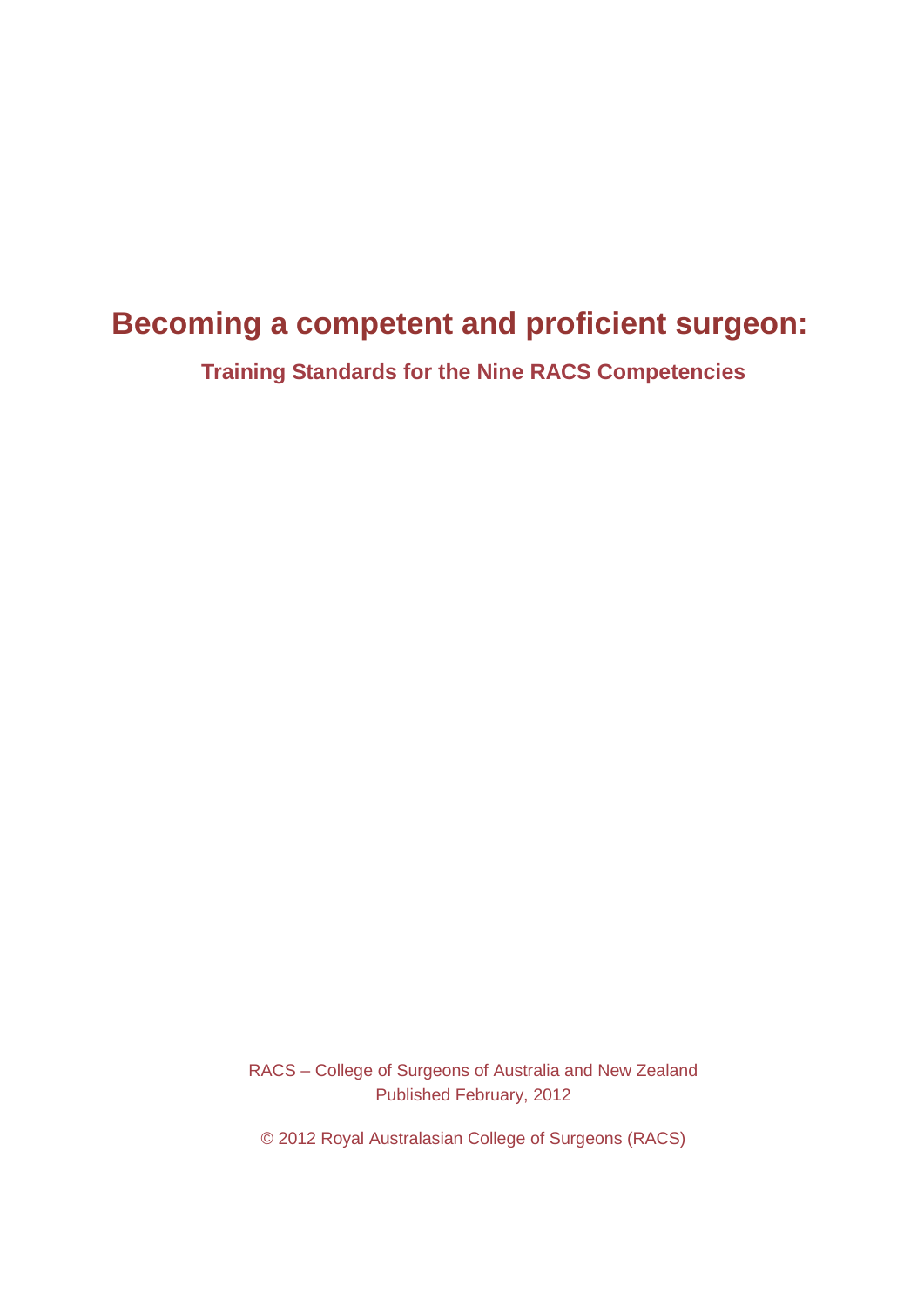#### **Introduction**

Surgical training involves a progression in levels of competency from being a doctor with at least two years of postgraduate experience to becoming a practising specialist.

This document outlines a framework to describe progress during training for each of the nine RACS Competencies. It has been developed to provide a guide for trainees and their supervisors as to the stage a trainee has reached for any one of the competencies. The framework is structured around each of the RACS competencies:

- Medical Expertise
- x Judgement Clinical Decision Making
- Technical Expertise
- Professionalism and Ethics
- Health Advocacy
- Communication
- Collaboration and Teamwork
- Management and Leadership
- Scholarship and Teaching

RACS created its competency framework in 2003, work which was inspired by the CanMeds competency framework<sup>1</sup>. It should be noted that each of the nine competencies are regarded as equally important, and that there is some overlap between them. In fact, RACS strongly advocates a view that in a competent and proficient surgeon competence is demonstrated holistically. Even during training, as indicated in the vignettes, aspects of the different competencies impact on each other.

This 'becoming competent and proficient' framework aims to describe stages in the acquisition of each competency and the minimum acceptable standards at each stage and within each competency. Characteristic behaviours which are observable and assessable are described. Each of the characteristic behaviours (behavioural markers) is positive. They represent 'entrustable professional activities' that can readily be assessed by supervisors.

Progressive development through five stages of increasing complexity (from pre-vocational to proficient) has been described for each of the nine RACS competencies. The stages have been identified as:

| ⋗ | Pre-vocational | the behavioural markers that describe a level of performance which would be<br>expected of a doctor applying for selection into surgical training.                                                                                                                                    |
|---|----------------|---------------------------------------------------------------------------------------------------------------------------------------------------------------------------------------------------------------------------------------------------------------------------------------|
|   | Novice         | the behavioural markers that describe a trainee who has commenced surgical<br>training and who has an aptitude for their surgical specialty.                                                                                                                                          |
|   | Intermediate   | the behavioural markers that describe the performance of a surgical trainee<br>who is clearly progressing but who still needs a reasonable amount of<br>supervision, has some way to go before being regarded as competent, and thus<br>ready for more independent surgical practice. |
|   | Competent      | the behavioural markers that describe the performance of a trainee nearing the<br>end of their training program and who can be trusted to perform with a minimum<br>of supervision unless the situation is complex.                                                                   |
|   | Proficient     | the behavioural markers that describe the performance expected of a Fellow.<br>They represent a maturity beyond the previous stage and a consolidation of the<br>competencies that have been acquired during training, together with an<br>increasing inventory of experience.        |

In this standards framework each of the nine competencies is subdivided into three descriptive *'patterns of behaviour'* reflecting the structure of the RACS Surgical Competence and Performance guide for

 $1$  Developed by the Royal College of Physicians and Surgeons of Canada in the 1990's and revised in the mid 2000's. http://www.collaborativecurriculum.ca/en/modules/CanMEDS/CanMEDS-intro-background-01.jsp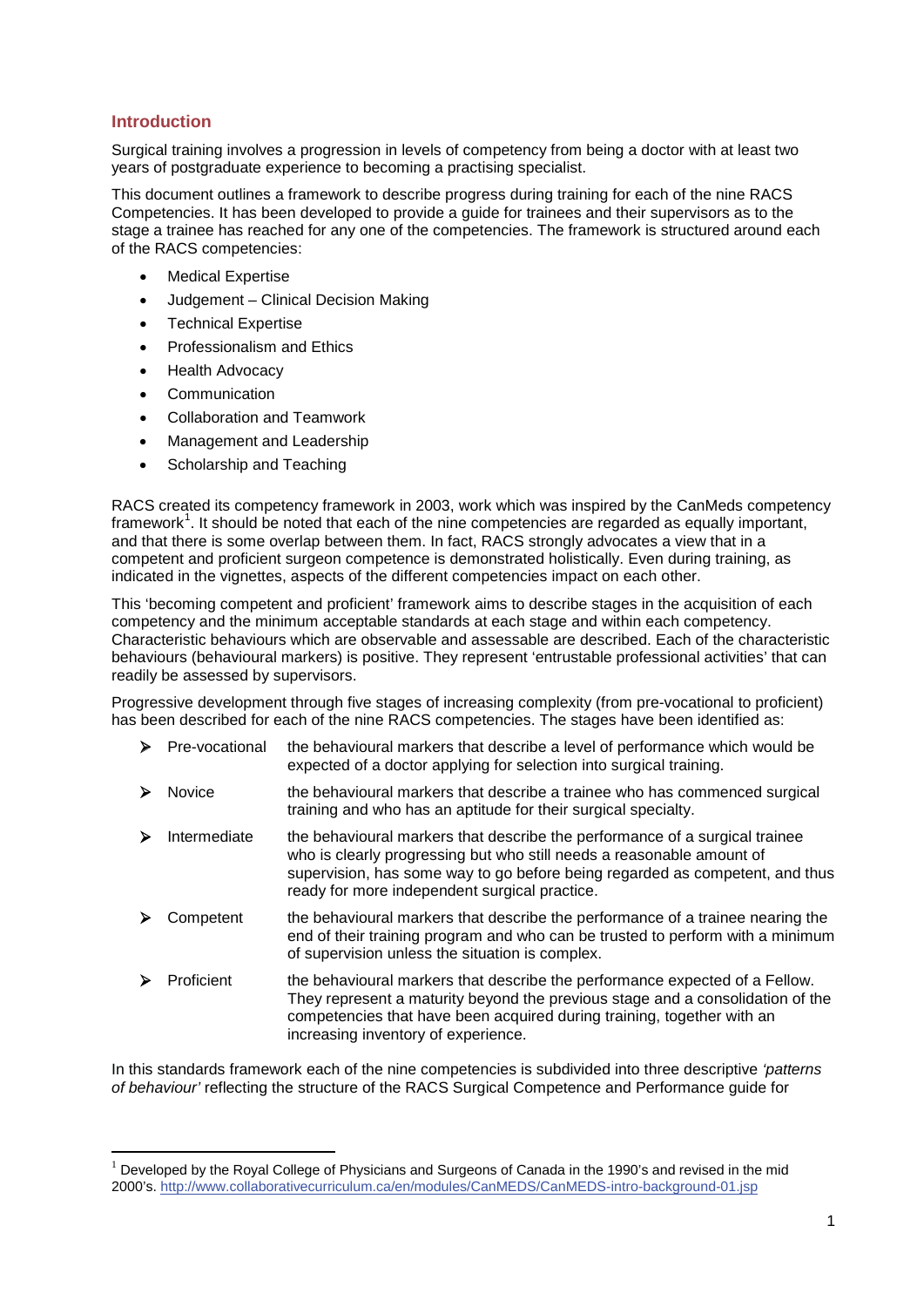Fellows which is now in its second edition (October 2011). This guide was designed to provide a framework to assess the performance of practising surgeons<sup>2</sup>.

The '*characteristic behaviours'* or 'behavioural markers' described at the various stages of "becoming competent and proficient" are also aligned with the good behaviours defined in the RACS 2011 *Surgical Competence and Performance Guide*. However, many of the good behaviours described may quite reasonably be expected to be acquired early in training. For example, qualities such as honesty and integrity are as critical to the practice and performance of a trainee as they are to a surgeon.

By the completion of training, a trainee is expected to be able to consistently perform at or beyond the competent stage across all nine competencies.

#### **The structure of the RACS Competency Standards for Training**

Based on Miller's Pyramid for assessing clinical competence (Knows; Knows how; Shows how, Does) the framework recognises the importance of assessing a trainee's performance in the workplace. The behaviour markers describe how knowledge, skills and attitudes are translated into action or performance (what one does in practice)  $3$ .

Within each competency three major patterns of behaviour (corresponding with those used in the RACS 2011 *Surgical Competence and Performance Guide*) have been used as the organisational framework in which a small number of key behavioural markers have been identified. In this document behavioural markers describe specific observable behaviours (of individuals or teams) that contribute to the performance of trainees within a work environment.

It is not intended that the behavioural markers represent a comprehensive analysis of trainees' performance and behaviour, nor are the identified behaviours expected to be observable in all workbased situations. Rather they have been selected because they represent observable behaviours which are sufficiently important to be considered as key indicators of each trainee's progression towards being judged as a competent and safe practitioner.

Those responsible for supervision of a trainee can use the behavioural markers to:

- highlight examples of progression towards competent performance
- provide a shared framework of steps towards the next or future stages of 'becoming competent and proficient'
- provide a common vocabulary for training, briefing and debriefing, providing feedback, and communication between trainees, supervisors, and training boards about each trainee's performance
- clearly identify when a trainee is performing at, above, or below, the expected standard
- provide a framework for establishing shared meanings between safety and quality, training, and assessment

The working party determined that these behavioural markers help assess the stages a trainee has reached for any particular competency. For example, consider a trainee who is in the fourth year of training but when assessing their performance you find that, for some competencies, they are only performing at an intermediate level. Therefore, they will need longer before they will be considered ready to sit an exit examination, and may need to address specific issues for the competencies in which they are not progressing at the expected rate. When underperformance is identified at any stage of training, there is a need to address the reasons for it. Progress will be slower, and, depending on the circumstances, consideration will need to be given to a period of remediation or probation.

 $2$  RACS Surgical Competence and Performance: A guide to aid the assessment and development of surgeons  $(2^{nd}$  ed.) (weblink)

<sup>3</sup> Norcini J. ABC of learning and teaching in medicine: Work based assessment. *BMJ.* 2003 April 5; 326 (7392): 753-755. http://www.ncbi.nlm.nih.gov/pmc/articles/PMC1125657/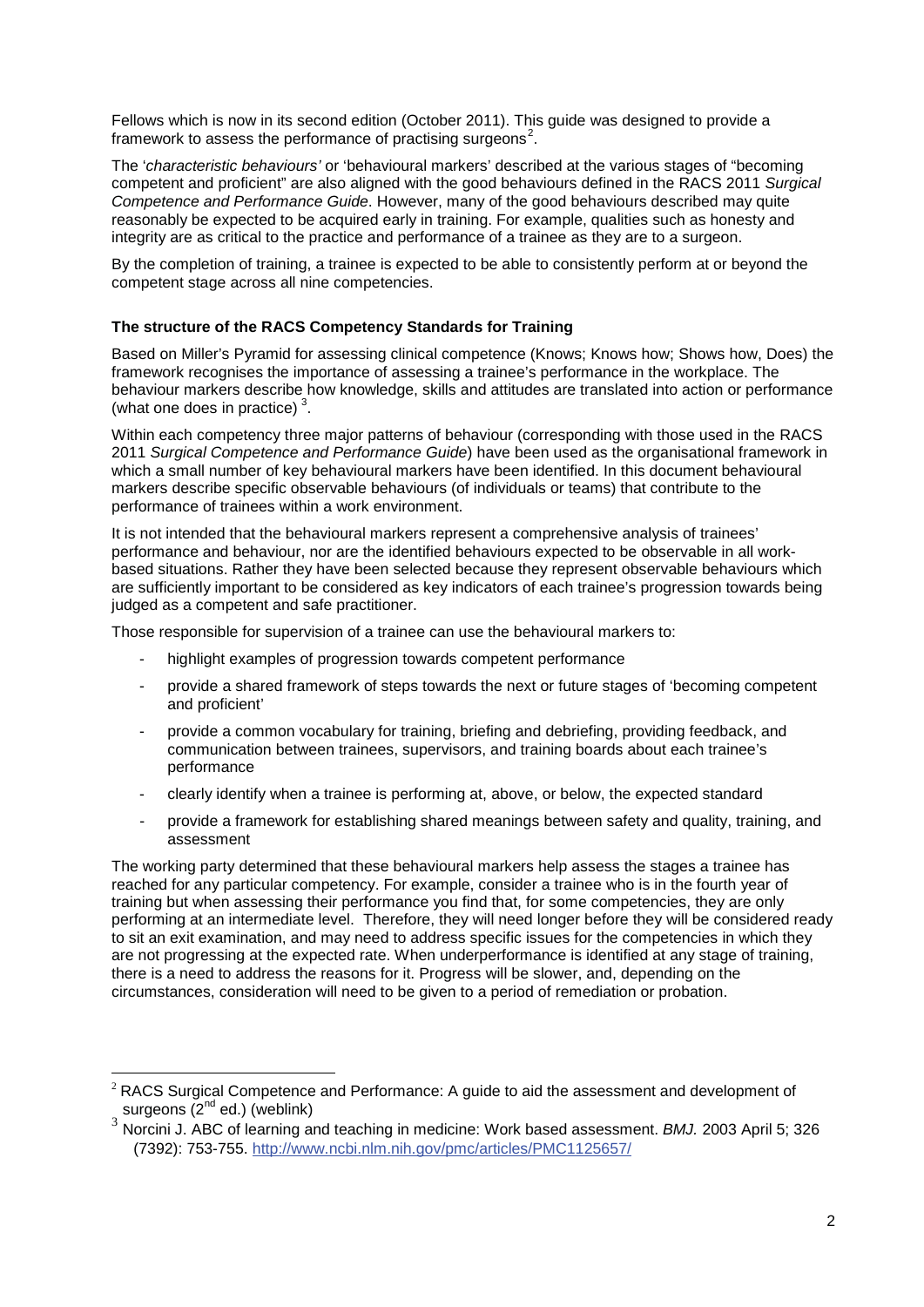#### **Information for Users**

The framework describing standards for competency acquisition is intended for use:

- by **supervisors** as a guide to assist them in more clearly identifying the strengths and weakness of their trainees and their progress
- by **trainees** as a self-assessment guide in monitoring their own progress and identifying any area (or areas) in which they need to improve
- by **training boards** as a guide to assist them in their decision making about the progress of each individual trainee in their training program, and
- as a framework around which assessment processes and tools can be evaluated and/or designed to ensure closer alignment between assessment processes and program requirements.

The framework for each competency enables a trainee and their supervisor to assess progress through the stages from pre-vocational to proficient. It is not assumed that the five stages (Pre-vocational; Novice; Intermediate; Competent and Proficient) correspond to any specific time-frame or period during training, or that progression from 'Novice' to 'Competent' will be linear either within, or across, the competencies. Rather the assumptions on which these standards are based are that:

- In some competencies, for example Medical Expertise, Technical Expertise, and Judgement Clinical Decision Making, the observed level of a trainee's knowledge and skills may be lower than previously recorded, as they move from one clinical environment (or unit) to another. This will be especially true if they have not had previous experience in the range of conditions and procedures which they encounter in the new setting. An example would be their ability to obtain informed consent, as the trainee would need to learn the range of options, risks and benefits for different procedures in the new subspecialty to which they may not have been previously exposed.
- For some of the competencies, a more experienced trainee may be expected to move fairly rapidly through some of the early stages and to attain the 'competent' level before they move to a different clinical environment.
- In other competencies, for example Professionalism, Scholarship and Teaching, Health Advocacy and Communication, a trainee would generally be expected to be able to demonstrate their experience and application of acquired competency from rotation to rotation, and from hospital to hospital. However, trainees and supervisors should still recognise the ability to communicate options or risks of planned management, and the ability to obtain informed consent may also be limited by progress in other competencies based on the knowledge and skills required for Medical Expertise, Technical Expertise and Clinical Decision Making.
- Research in behaviours relating to Professionalism and  $E$ thics<sup>4</sup> indicate that working under high levels of stress may sometimes have a negative impact on the standard of ethical behaviour. If this deterioration in behaviour is observed, or a mis-match between what is said and what is done is noted, then this needs to be identified and acted upon.
- Identifying that trainees are performing at a certain stage depends on their performance over a period of time, rather than one specific instance. However, poor performance due to a lack of honesty, professional standards, integrity, or respect for others, is likely to reflect a serious deficiency that needs to be promptly addressed.

#### **The vignettes**

Each of the competencies is introduced by a vignette that describes the performance of a trainee (or trainees) and some of the opportunities for supervision and direction by the consultant supervisor. As competencies overlap, most of the vignettes describe situations in which the level reached relates to more than one competency. The vignettes do not cover every situation or pattern of behaviour, but rather seek to create a familiar scenario that faces trainees and supervisors from time to time, and is recognisable within the competency which it introduces.

 $4$  Patenaude J. Nivonsenga T. Fafard D. Changes in students' moral development during medical school: a cohort study. *CMAJ*. 2003 April 1; 168(7): 840–844. http://www.ncbi.nlm.nih.gov/pmc/articles/PMC151989/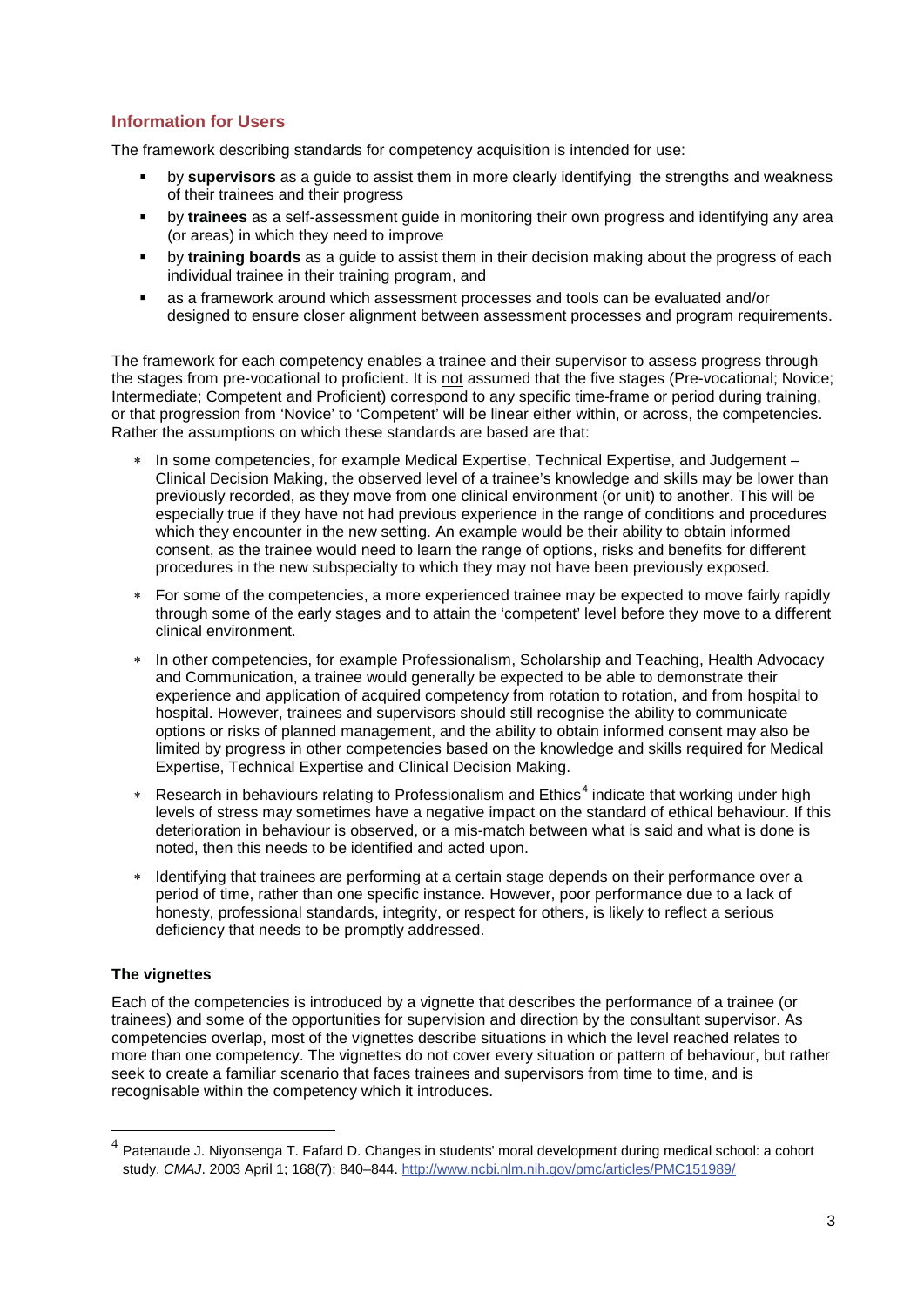The vignettes describe scenarios in the clinic, on the ward, or managing behaviours. They are included as an illustration of behaviours all experienced supervisors have seen and encountered from time to time. They were contributed by a broad range of specialties.

Any training board that would like to write a series of vignettes with specific examples from their specialty would be welcome to do so for a future edition or an on-line update. This could add relevance for the individual trainees and supervisors. In this first edition, we have collected vignettes that are easily understood across the nine specialties.

It is accepted that once the vignettes have been read and considered once, that experienced supervisors will choose to focus on the descriptors of performance against each of the levels that chart progress within the competencies and patterns of behaviours. For surgical units and supervisors that are not familiar with the concept of assigning a standard, or a level, it may help supervisors to discuss the vignettes and attempt to assign a level to the sort of trainee described in the scenario, including various "what ifs" that might be added or subtracted by the discussants. The vignettes are not to be used to grade a trainee but rather to help supervisors to understand the process of assigning a level of progress to a trainee within a competency and a pattern of behaviour.

#### **The approach used to establish the RACS Competency Standards for Training**

A small working group developed the *RACS Competency Standards for Training.* This working party was a subcommittee of the Performance Assessment Steering Committee, reporting to Council through the Professional Standards Committee and the Board of Professional Development and Standards.

The working party was comprised of:

- Prof. David Watters, Chair, Performance Assessment Committee
- Mr. Simon Williams, Chair, Board of Surgical Education and Training
- Mr. Phil Truskett, Chair, Skills Education Committee
- Prof. Bruce Barraclough, Dean of Education, and
- Dr. Wendy Crebbin, Manager, Education Development and Research Department

Further revisions and the clinical vignettes were contributed by other members of the Performance Assessment Steering Committee.

- Mr. Pat Alley
- Mr. Allan Panting
- Dr. John Quinn
- Mr. John Batten
- Ass. Prof. Peter Woodruff
- Dr. Patrick Lockie
- Dr. Grant Phelps
- Dr. David Hillis
- Dr. Pam Montgomery
- Dr. Ian Graham
- Ass. Prof. John Graham
- Ms. Kathleen Hickey

The working party also acknowledges the constructive input from:

- Dr. John North, Past-President of the Australian Orthopaedic Association
- x Prof. Rufus Clarke, Honorary Professor, Australian School of Advanced Medicine, Macquarie University, Sydney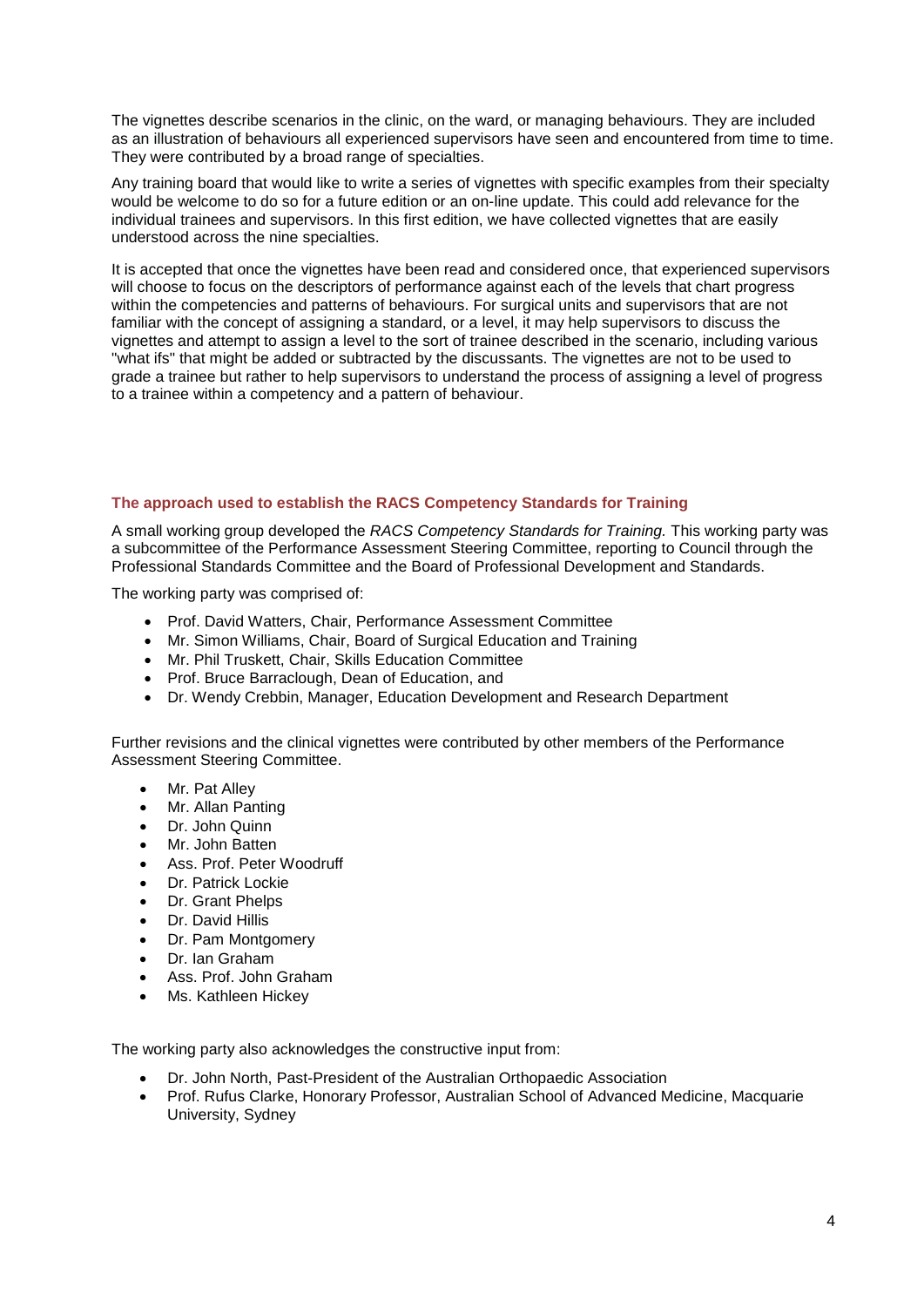**Medical Expertise:** Medical Expertise relates to the acquisition, integrating and application of medical knowledge, clinical skills and professional attitudes in the provision of patient care.

A 65 year old female attends the Outpatients. She requires a major operation for her condition. The patient has several significant co- morbidities being a smoker, a BMI of 35, a family history of Osteoporosis and Osteoarthritis, and was a type 2 Diabetic on maximal oral hypoglycaemic medication. She is seen by the SET 1 trainee who contacts you, as the senior consultant, because the patient insists on a new procedure as seen on TV, and because a friend in another state has had one recently. The SET1 trainee succinctly outlines the patient's history and physical examination findings, the radiological findings and her desires and reasons for her request, and indicates that they felt that the patient's desired choice was not the most appropriate in her circumstances

As you are at a planning meeting for the department, which is due to conclude in 20 minutes, you suggest the newly appointed senior SET 4 trainee, who is also at the clinic, review the case and present it to you in the clinic after the meeting.

When you arrive at the clinic you suggest that the SET 4 trainee presents the case to you in front of the patient. You do the introductions and a brief explanation and ask the trainee to proceed. The presentation is vague, disorganised and non-directed. Two of the co-morbidities are not mentioned and the trainee concludes that the patient's request is reasonable.

You tactfully conclude the meeting at the bedside, indicating that the team will return when you have had the opportunity to "review the radiology"!

Your discussion with the SET4 trainee indicates that they have little understanding of the contraindications of the procedure they have recommended and the patient desires, or the published data on the outcomes of this type of procedure. A discussion on basic principles of management ensues, and it is clear that there are major knowledge gaps.

### **Medical Expertise: Patterns of Behaviour and Behavioural Markers**

#### **Demonstrate medical skills and expertise**

| Pre-<br>vocational  | - Can perform an effective clinical assessment of a patient for most common conditions<br>and presentations<br>- Able to estimate the impact of comorbidities that might affect presentation or treatment                                                                                                                                                 |
|---------------------|-----------------------------------------------------------------------------------------------------------------------------------------------------------------------------------------------------------------------------------------------------------------------------------------------------------------------------------------------------------|
|                     |                                                                                                                                                                                                                                                                                                                                                           |
| <b>Novice</b>       | - Is developing a knowledge of anatomy, physiology and pathology relating to the<br>common disease processes of most common conditions<br>- Able to present a coherent clinical assessment of patients they have assessed with<br>common conditions                                                                                                       |
| <b>Intermediate</b> | - Has a detailed knowledge of anatomy, physiology and pathology for most surgical<br>conditions<br>- Able to present a coherent clinical assessment of patients with common or unusual<br>presentations<br>- Can recognise the potential impact of comorbidities or patient circumstances/beliefs on<br>presentation of disease or response to treatment. |
| <b>Competent</b>    | - Has extensive breadth and depth of knowledge of the majority of conditions<br>encountered in their specialty                                                                                                                                                                                                                                            |
| <b>Proficient</b>   | - Consistently able to utilise medical knowledge to resource, refine and develop their<br>area of specialisation and scope of practice                                                                                                                                                                                                                    |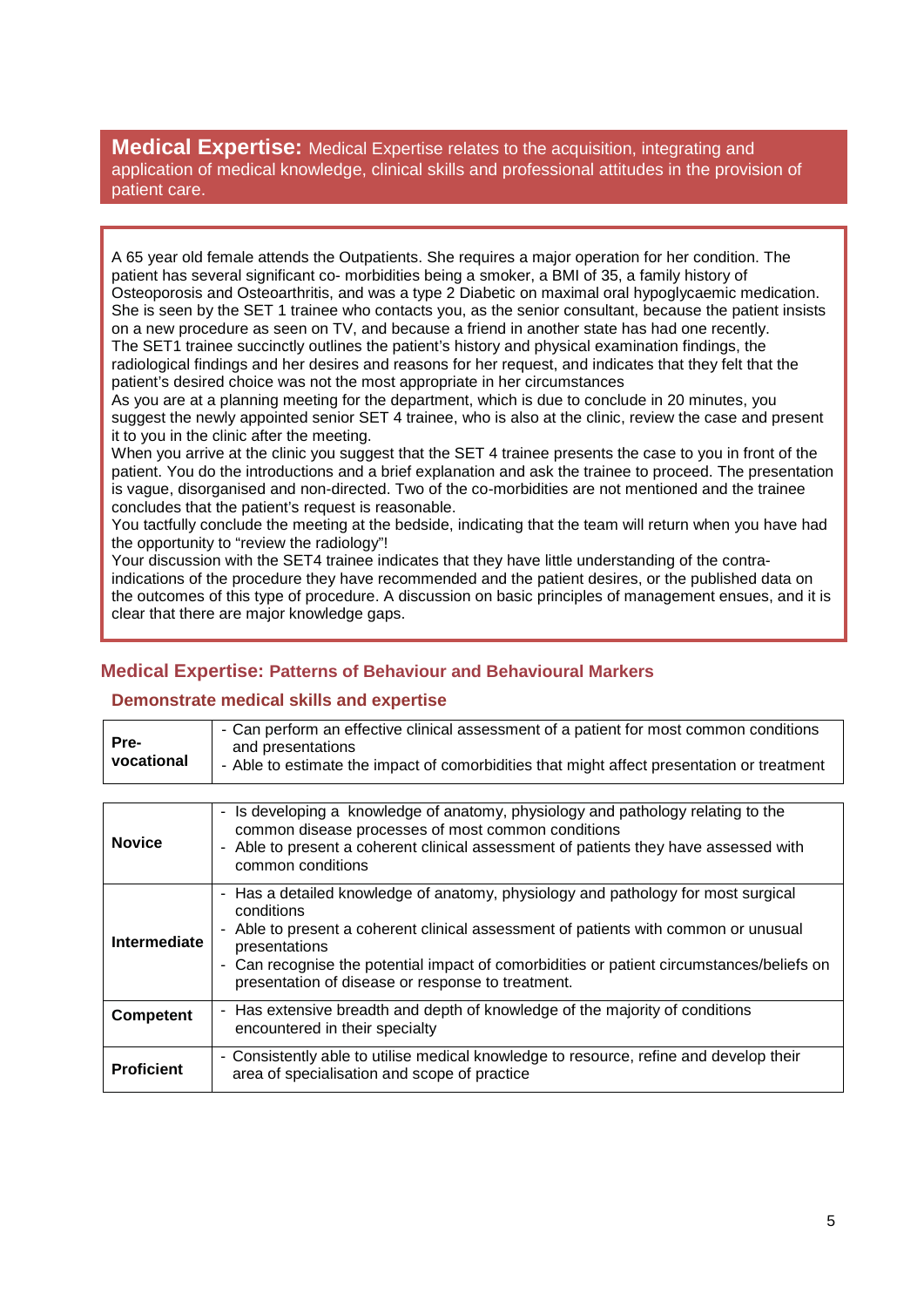### **Monitor and evaluate care**

| Pre-       | - Identifies gaps in own knowledge relevant to the most common medical conditions |
|------------|-----------------------------------------------------------------------------------|
| vocational | - Seeks advice when unsure of appropriate management                              |

| <b>Novice</b>     | - Identifies gaps in own knowledge of the common surgical conditions treated in the unit<br>- Regularly participates in department meetings and is able to present case reports<br>- Applies their knowledge to the management of patients with the most common<br>conditions during the pre and post-operative stages of treatment |
|-------------------|-------------------------------------------------------------------------------------------------------------------------------------------------------------------------------------------------------------------------------------------------------------------------------------------------------------------------------------|
| Intermediate      | - Identifies clinical priorities and incorporates them into the management plan<br>- Can anticipate patients' physiological changes during intra-operative and post-operative<br>phases and minimise them                                                                                                                           |
| <b>Competent</b>  | - Analyses patient information, accurately identifies anatomical abnormality or pathology,<br>and plans appropriate surgical intervention<br>- Takes into account patients' co-morbidities at all stages of intervention<br>- Recognises errors made by self and others                                                             |
| <b>Proficient</b> | - Regularly reviews and evaluates clinical practice, surgical outcomes, complications,<br>morbidity and mortality<br>- Notices when someone is in trouble even when others may be slow to recognise the<br>severity of the situation<br>Leads department meetings                                                                   |

# **Manage safety and risk**

| Pre-       | Considers the potential for error                       |
|------------|---------------------------------------------------------|
| vocational | - Willing to involve themselves in an audit process     |
|            | Willing to report incidents utilising available systems |
|            |                                                         |

| <b>Novice</b>     | Able to audit own and team's performance<br>۰<br>Able to recognise critical events or areas of concern<br>Able to anticipate and avoid risks associated with common conditions and procedures                                                                                                                                                   |
|-------------------|-------------------------------------------------------------------------------------------------------------------------------------------------------------------------------------------------------------------------------------------------------------------------------------------------------------------------------------------------|
| Intermediate      | Applies their knowledge to the management of all patients during the pre and post-<br>operative stages of treatment<br>Applies their knowledge in the planning and performing of common procedures<br>$\blacksquare$                                                                                                                            |
| Competent         | Maintains a record of all patient outcomes<br>Takes responsibility for own errors<br>Compensates or corrects for errors by others<br>Participates in root cause(s) analysis and other methods to review incidents, errors<br>and adverse events                                                                                                 |
| <b>Proficient</b> | Ensures patient safety by understanding, and appropriately managing clinical risk<br>٠<br>Able to intervene in a positive, cooperative, collaborative and non-judgemental way to<br>٠<br>achieve optimal outcomes for patient and team<br>Leads root cause(s) analysis and other methods to review incidents, errors and<br>۰<br>adverse events |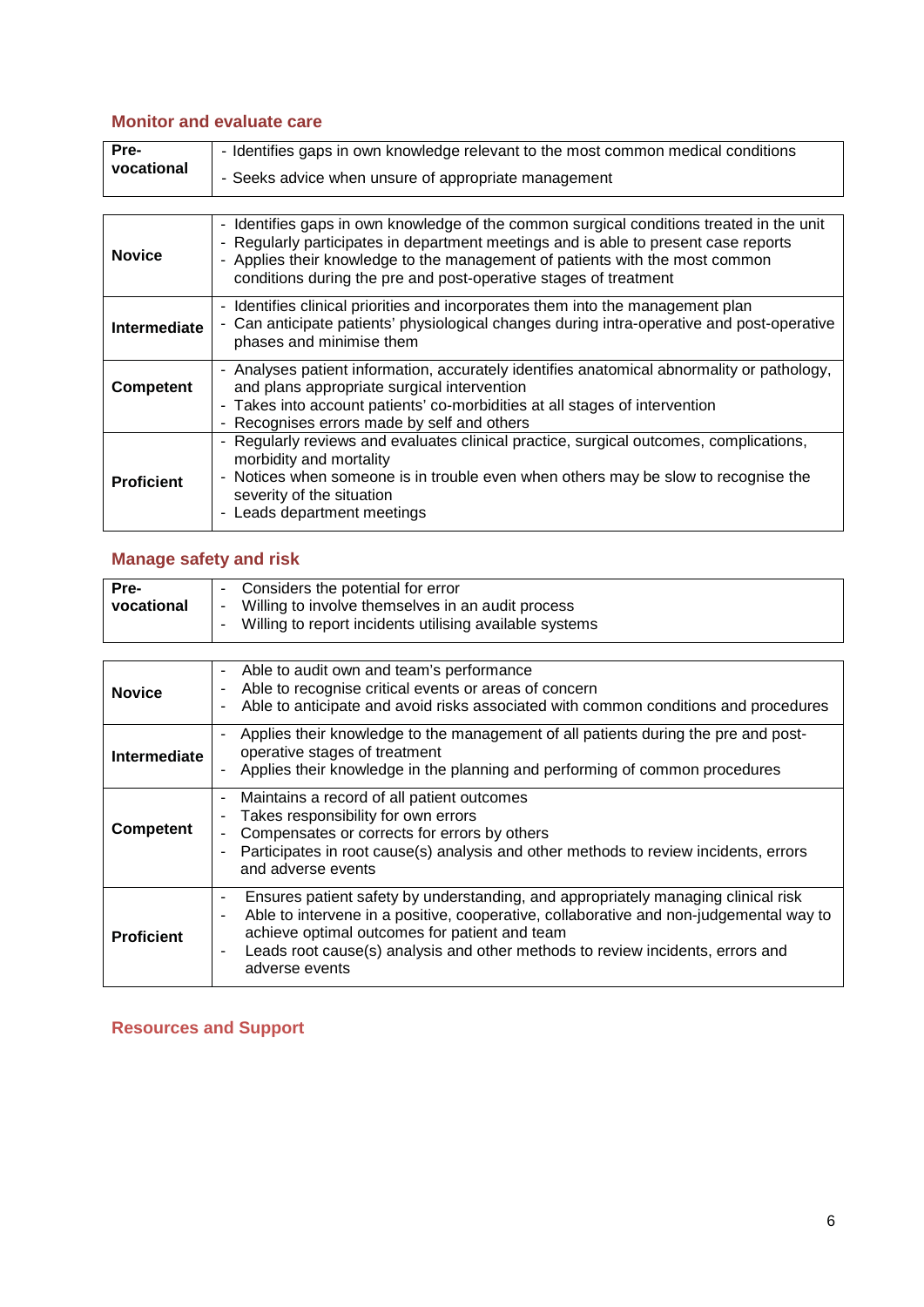**Judgement – Clinical Decision Making: Involves making informed and timely** decisions regarding assessment, diagnosis, surgical management, follow-up, health maintenance and promotion.

Doctor C is in their third year of training and is taking the consultant on a ward round. There are some complex cases with complications of surgery that require decisions to be made.

In the corridor, reviewing a patient's postoperative scans the consultant asks Dr C what the options are and what are the benefits and risk of each choice. C appears flustered and unable to settle on any sort of decision for the patient. There seems to be a lack of knowledge about the possible approaches and what the likely outcomes might be. The discussion moves from the specific case to the theoretical possibilities. Here C responds with more confidence but still does not consider certain possibilities.

#### **Judgement – Clinical Decision Making: Patterns of Behaviour and Behavioural Markers**

#### **Consider options**

| Pre-       | Identifies the significant clinical issues from history and examination<br>۰                                                               |
|------------|--------------------------------------------------------------------------------------------------------------------------------------------|
| vocational | Aware of which investigations are available and their risks<br>٠<br>Aware of the need to make timely decisions<br>$\overline{\phantom{a}}$ |
|            |                                                                                                                                            |

| <b>Novice</b>     | Capable of independently making a well-reasoned diagnosis for common problems<br>$\overline{\phantom{a}}$<br>Chooses and organises appropriate diagnostic tests and imaging, and<br>۰<br>Utilises investigations to eliminate alternative diagnoses for common conditions.<br>۰                                                                                                                                                                                                                                                                        |
|-------------------|--------------------------------------------------------------------------------------------------------------------------------------------------------------------------------------------------------------------------------------------------------------------------------------------------------------------------------------------------------------------------------------------------------------------------------------------------------------------------------------------------------------------------------------------------------|
| Intermediate      | Chooses the most appropriate diagnostic tools<br>-<br>Appreciates the role of active observation to assess progress<br>۰<br>Appreciates the true urgency of most clinical situations<br>-<br>Recognises the need for senior input<br>$\overline{\phantom{a}}$<br>Recognises when referral to another specialty is the best option<br>۰                                                                                                                                                                                                                 |
| <b>Competent</b>  | Conducts an effective, efficient and focused examination of patients with complex<br>-<br>conditions<br>Identifies what is most important in each clinical situation<br>$\qquad \qquad \blacksquare$<br>Recognises atypical situations and is sensitive to unusual/feasible alternative<br>$\qquad \qquad \blacksquare$<br>diagnoses, and is aware of what does not fit.<br>Recognises the need for a second opinion<br>$\qquad \qquad \blacksquare$                                                                                                   |
| <b>Proficient</b> | Has amassed a considerable volume of experience<br>$\blacksquare$<br>Uses intuition, insight and creative approaches to solve problems not previously<br>۰<br>encountered (when required)<br>Obeys/observes rules and guidelines appropriately, and effectively<br>$\overline{\phantom{a}}$<br>Functions from a deep understanding of the total situation and potential<br>$\overline{a}$<br>complexities<br>Makes good decisions implicitly<br>$\overline{\phantom{a}}$<br>Recognises exceptional circumstances and varies decisions accordingly<br>٠ |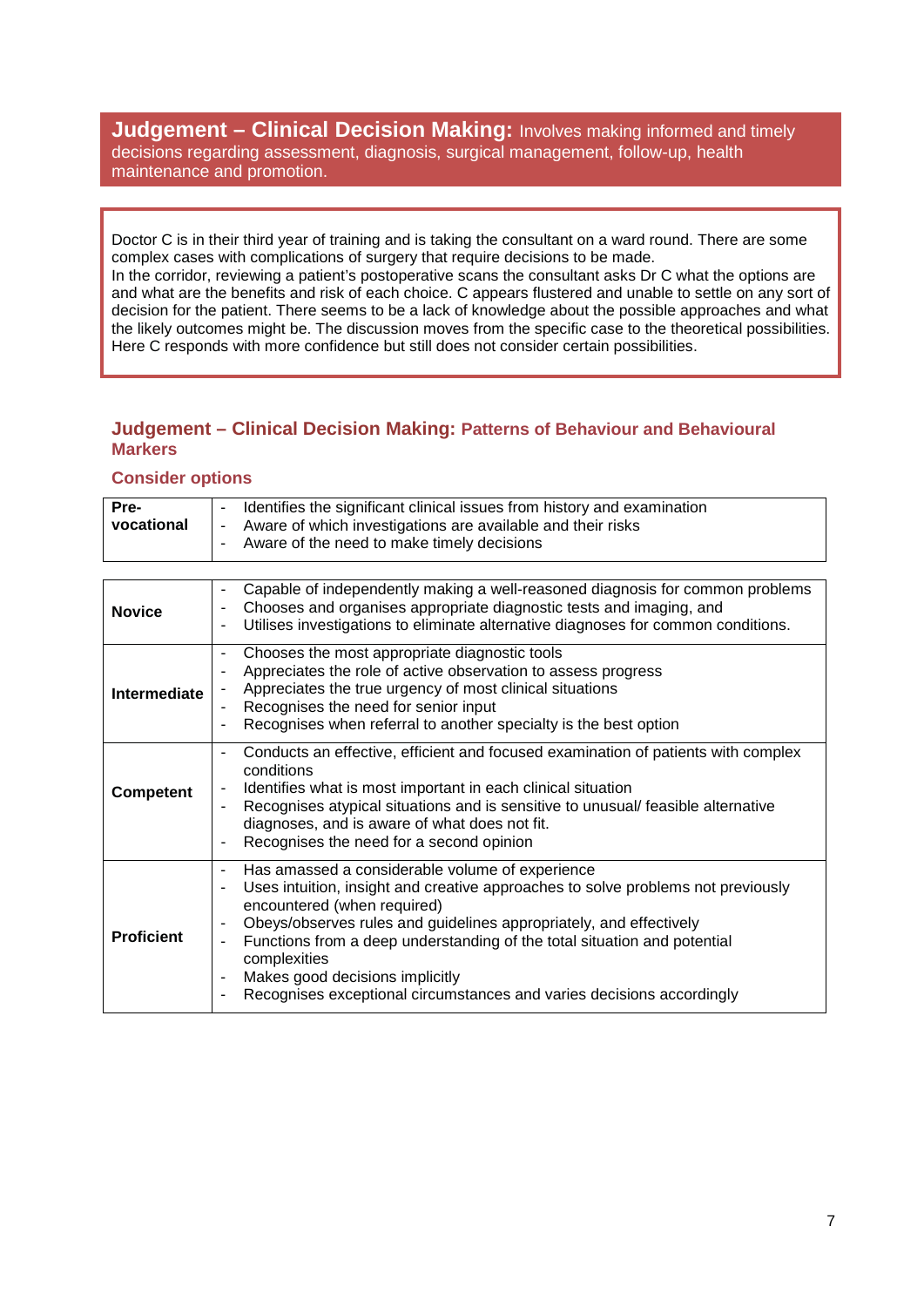### **Plan ahead**

| vocational<br>Readily seeks advice and guidance for management plans |
|----------------------------------------------------------------------|
|----------------------------------------------------------------------|

| <b>Novice</b>       | Prepares an operating list<br>$\blacksquare$<br>Obtains fully informed consent for common elective and emergency conditions<br>$\blacksquare$                                                                                                                                                                                                                          |
|---------------------|------------------------------------------------------------------------------------------------------------------------------------------------------------------------------------------------------------------------------------------------------------------------------------------------------------------------------------------------------------------------|
| <b>Intermediate</b> | Formulates management plans including potential risks for the majority of surgical<br>$\blacksquare$<br>conditions<br>Identifies when a contingency (backup) exit plan may be required<br>$\blacksquare$<br>Constructively contributes to multi-disciple meetings<br>۰<br>Propose a rational plan of management for most common problems and options<br>$\blacksquare$ |
| <b>Competent</b>    | Sees situations holistically rather than in terms of single components<br>$\overline{\phantom{a}}$<br>Deals with complexity according to the patient's needs<br>۰<br>Management plans anticipate potential problems and include options and solutions<br>$\blacksquare$                                                                                                |
| <b>Proficient</b>   | Generates alternative possibilities or courses of action to solve a problem<br>$\overline{\phantom{a}}$<br>Assesses hazards and weighs up the threats and benefits of potential options<br>$\overline{\phantom{a}}$<br>Predicts what may happen in the near future as a result of possible actions,<br>$\overline{a}$<br>interventions or non-intervention             |

# **Implement and review decisions**

| Pre-                | Reviews decisions and recognises their own limitations<br>۰                                                                                                                                                                                                                                                                                        |
|---------------------|----------------------------------------------------------------------------------------------------------------------------------------------------------------------------------------------------------------------------------------------------------------------------------------------------------------------------------------------------|
| vocational          | Recognises when they do not know what is going on<br>۰                                                                                                                                                                                                                                                                                             |
|                     |                                                                                                                                                                                                                                                                                                                                                    |
| <b>Novice</b>       | Recognises when a plan of management is failing and seeks senior input to devise<br>$\overline{\phantom{0}}$<br>an alternative plan<br>Appreciates the need for continued timely review of patient progress<br>۰                                                                                                                                   |
| <b>Intermediate</b> | Undertakes review of patient progress and response to intervention at appropriate<br>-<br>intervals<br>Recognises complications or failures and is able to project likely outcomes<br>$\overline{\phantom{0}}$<br>Seeks senior assistance to devise alternative strategies in a timely manner<br>۰                                                 |
| <b>Competent</b>    | Manages complexity and uncertainty<br>۰<br>Adapts appropriately to changing patient needs or circumstances<br>Devises alternative strategies in a timely manner.<br>۰<br>Has insight as to when to involve other teams or support of colleagues<br>۰                                                                                               |
| <b>Proficient</b>   | Undertakes the chosen course of action and continually reviews its suitability in<br>۰<br>light of changes in the patient's condition<br>Shows flexibility and changes plans if required to ensure management goals are<br>۰<br>met<br>Has the ability, insight, commitment and leadership skills to engage system and<br>۰<br>organisation issues |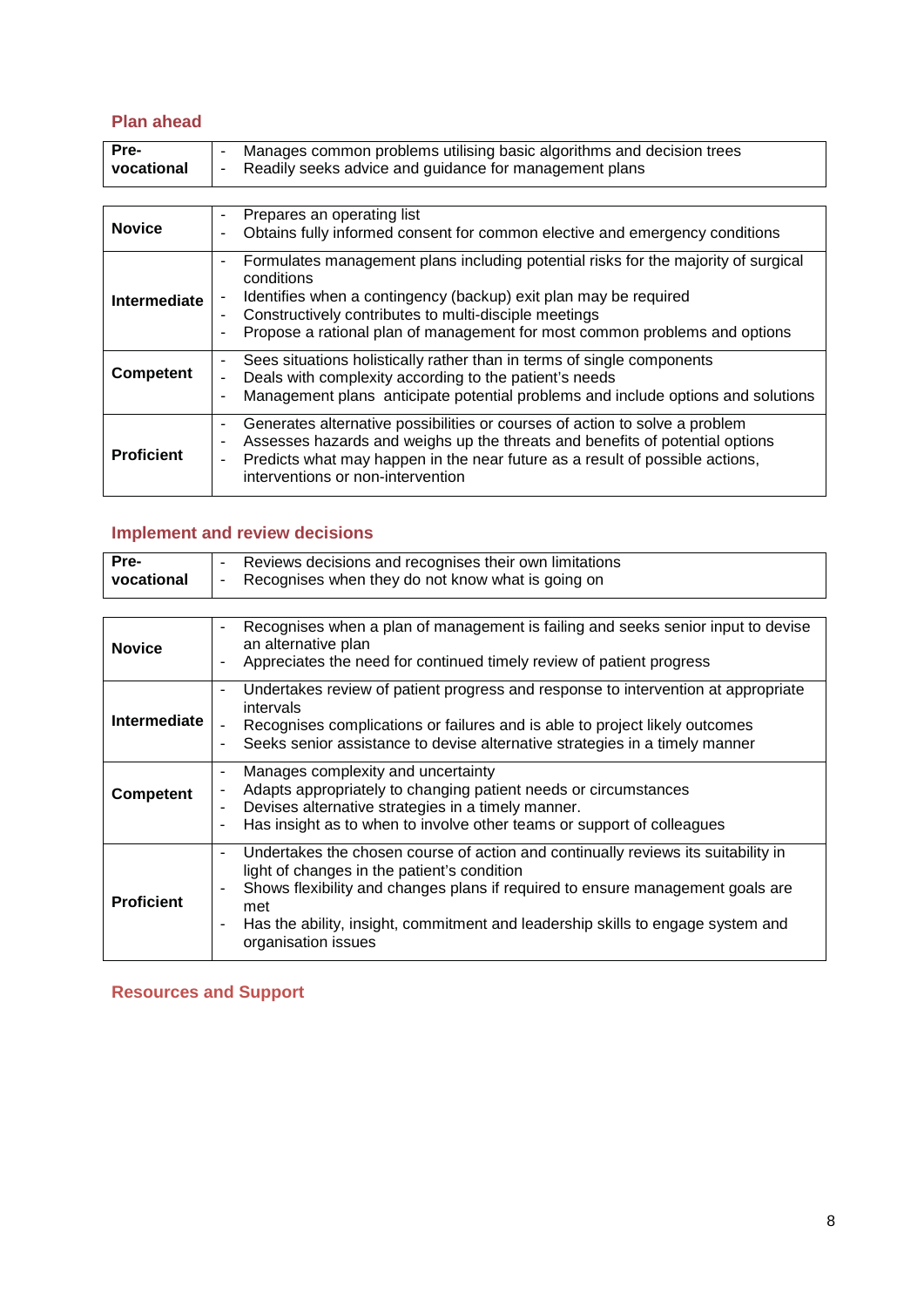**Technical Expertise:** Technical expertise relates to safely and effectively performing surgical procedures conducted in the unit in which they are training.

Your trainee has been on the unit for the past five months. During this time he/she has assisted you for the major procedures and performed minor ones either with your assistance or with you observing and advising unscrubbed. Last week you realized it was time to give him/her some further responsibility and so you allowed him/her to perform the exposure for a major case independently whilst you saw some patients in the ward.

When you arrived in theatre you found that the patient was in a good position on the operating table for the procedure to be carried out, but that the exposure was compromised by too short an incision. Having scrubbed and extended the incision, and with yourself being an additional assistant, the exposure was then adequate. Your trainee then proceeded to mobilize the organ for resection, remain in the correct tissue planes and ligate the key vessels. The ligatures were applied snug and firm, without too much distraction despite the depth of the wound. After checking carefully for haemostasis you delegated the wound closure to the trainee and retired to your laptop to answer some of your backlog of urgent emails.

#### **Technical Expertise: Patterns of Behaviour and Behavioural Markers**

#### **Develop and maintain dexterity and technical skills**

| Pre-              | - Can perform basic clinical skills such as resuscitation., suturing simple superficial                                         |
|-------------------|---------------------------------------------------------------------------------------------------------------------------------|
| vocational        | wounds, knot tying, maintaining sterile field, Pain management                                                                  |
|                   | Refer to Elementary Surgical Skills Document                                                                                    |
|                   |                                                                                                                                 |
|                   | - Seeks opportunities to learn new skills                                                                                       |
|                   | - Learns new skills quickly                                                                                                     |
|                   | - Aware of the importance of positioning patient for safe surgical access                                                       |
|                   | - Can safely and effectively carry out parts of some common procedures under close<br>supervision                               |
| <b>Novice</b>     | - Able to perform basic surgical skills and tasks relating to surgical specialty                                                |
|                   | - Demonstrates basic use of common surgical tools such as diathermy, suction,<br>retractors.                                    |
|                   | - Demonstrates understanding of the importance of gentle handling of soft tissue and                                            |
|                   | of wound care                                                                                                                   |
|                   | - Aware of how to use surgical instruments and use of local anaesthetic                                                         |
|                   | - Assists effectively at major or complex procedures                                                                            |
|                   | - Able to position patient, gain surgical access<br>- Can safely and effectively carry out most common procedures or individual |
|                   | components of major procedures with supervisor in theatre                                                                       |
| Intermediate      | - Can safely and effectively carry out significant parts of more complex procedures                                             |
|                   | under close supervision                                                                                                         |
|                   | - Can anticipate and effectively deal with potential complications in the most common                                           |
|                   | procedures                                                                                                                      |
|                   | - Adapts their skills in the context of each patient-each procedure and continues to                                            |
|                   | learn new skills                                                                                                                |
| <b>Competent</b>  | - Can safely and effectively carry out all common and more complex procedures as                                                |
|                   | primary operator                                                                                                                |
|                   | - Anticipates and effectively deals with potential complications in all the procedures                                          |
|                   | they carry out<br>- Consistently demonstrates sound surgical skills                                                             |
|                   | - Has a professional development plan for continuing enhancement of skills                                                      |
| <b>Proficient</b> | - Can effectively teach others to perform surgical skills and carry out procedures                                              |
|                   | - Has appropriate processes for learning or introducing a new technique e.g. visiting a                                         |
|                   | surgical expert or mentor                                                                                                       |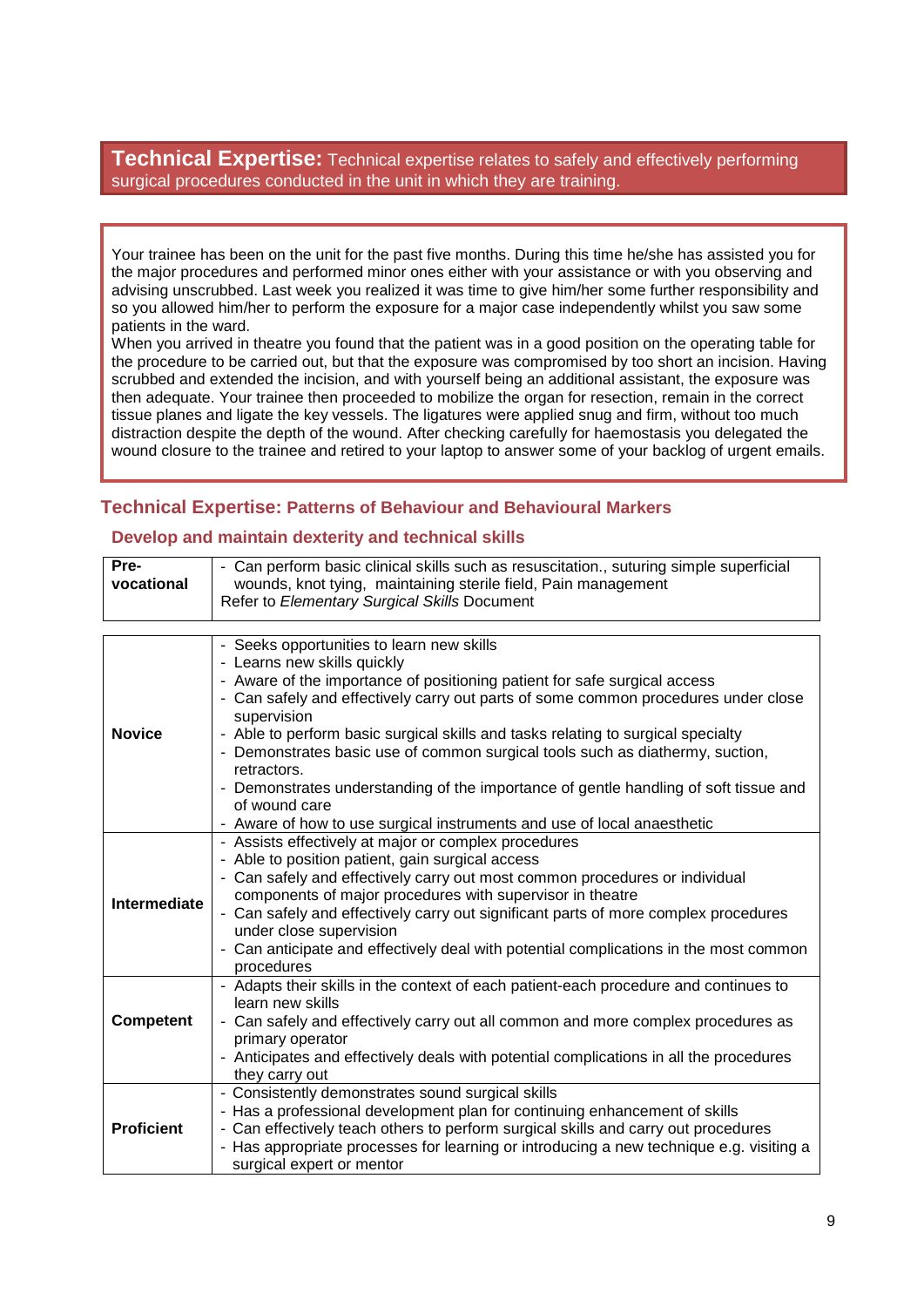# **Recognise conditions for which surgery may be necessary**

| Pre-<br>vocational | - Identifies key indications and contraindications for the management of common<br>conditions in surgical patients       |  |  |
|--------------------|--------------------------------------------------------------------------------------------------------------------------|--|--|
|                    |                                                                                                                          |  |  |
| <b>Novice</b>      | Discusses the advantages of operative versus non-operative management of<br>$\blacksquare$<br>common surgical conditions |  |  |
| Intermediate       | - Looks for co-morbidities and potential problems and adapts patient management<br>accordingly                           |  |  |
| <b>Competent</b>   | - Routinely evaluates their own management plans                                                                         |  |  |
|                    | - Recognises when further assessment, observation or investigation is preferable to<br>immediate surgery                 |  |  |
|                    | - Consults with peers and colleagues about complex cases and difficult judgements                                        |  |  |
| <b>Proficient</b>  | - Routinely reflects on and evaluates approaches to surgical problems and all aspects<br>of practice                     |  |  |
|                    | - Prioritises need and timing for surgery appropriately in emergency and elective<br>situations                          |  |  |

### **Defined scope of practice - Recognise their own limitations**

| Pre-<br>vocational  | - Acknowledges limits of experience and knowledge and always seeks assistance<br>where this is required.                                                                                                                                                                                                                                                                                                                  |  |  |
|---------------------|---------------------------------------------------------------------------------------------------------------------------------------------------------------------------------------------------------------------------------------------------------------------------------------------------------------------------------------------------------------------------------------------------------------------------|--|--|
| <b>Novice</b>       | - Asks for assistance when appropriate<br>- Maintains accurate data on all procedures in which they are involved<br>- Seeks and/or readily accepts supervision for all procedures                                                                                                                                                                                                                                         |  |  |
| <b>Intermediate</b> | - Anticipates when they may need assistance<br>- Maintains accurate data on all patients and analyses their own clinical performance.<br>- seeks supervision when appropriate                                                                                                                                                                                                                                             |  |  |
| <b>Competent</b>    | - Recognises when it is time to exercise extraordinary caution<br>- Acknowledges their own limits, and when it is time to ask for assistance<br>- Maintains accurate data on all patients and analyses their own clinical performance<br>and outcomes to encourage continuous improvement<br>- Undertakes surgery appropriate to their training and expertise as well as available<br>facilities, conditions and staffing |  |  |
| <b>Proficient</b>   | - Always undertakes surgery with an awareness of their own expertise, defined<br>scope of practice and the supporting organisational capability<br>- Actively contributes to understanding and supporting the scope of practice of<br>colleagues.                                                                                                                                                                         |  |  |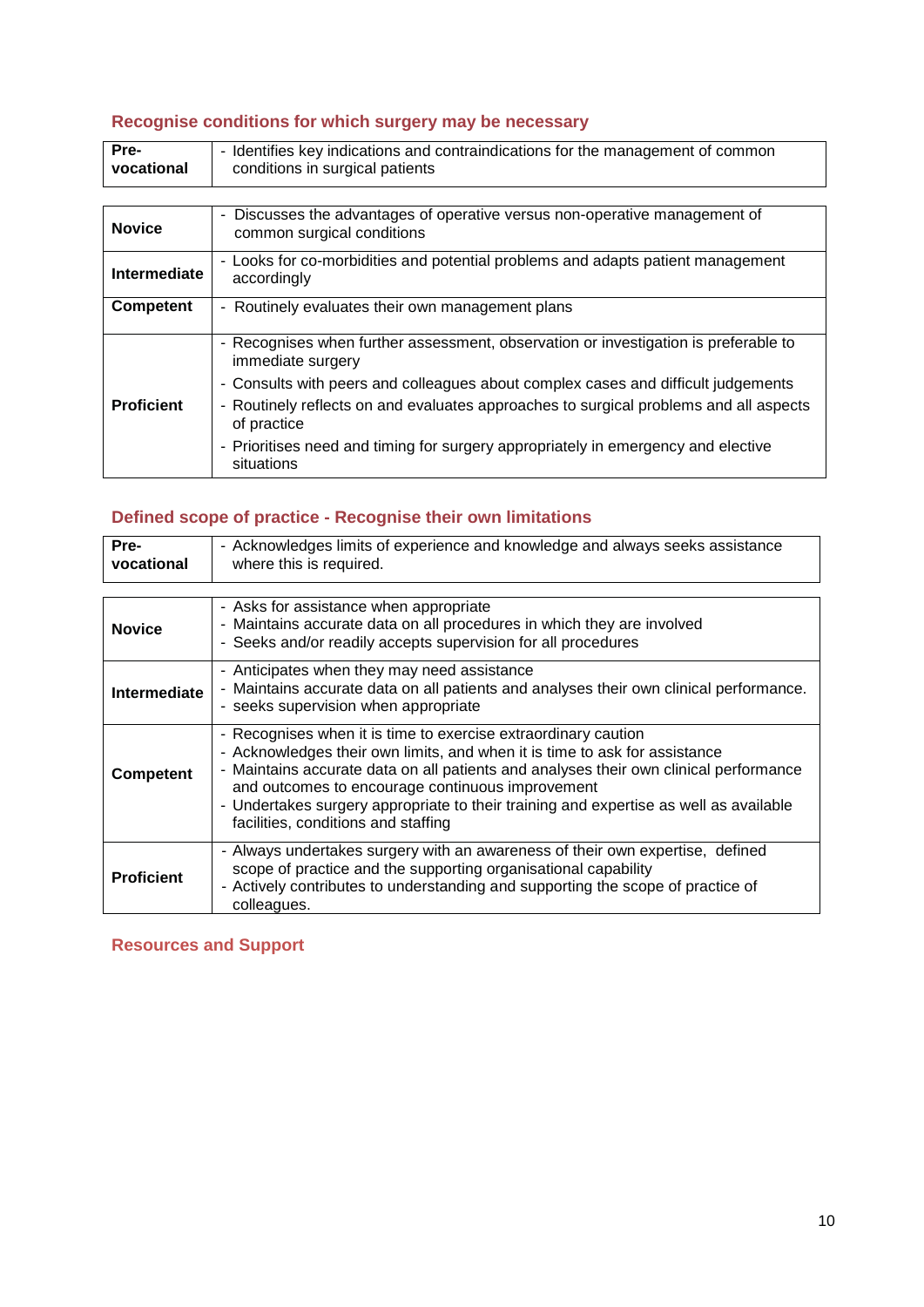# **Professionalism and Ethics:** Involves demonstrating commitment to patients, the community, and the profession through the ethical practice of surgery.

10.30pm Consultant A's patient has just crashed on the ward. The operation seemed to go without complication earlier in the day and everyone felt good about it at the debrief. And now … the patient is in shock, there is a need to return to theatre and control the situation – whatever is the matter. The situation is urgent. Talk with the theatre desk, explain to the surgeon who is about to be bumped by this case, call the family, who just went home at 8pm thinking everything was alright. Trying to sound calm and in control on the telephone is difficult as the patient is being wheeled out of the ward towards theatre. Mrs Smith … I am sorry something has happened to your husband … yes, I know he was alright earlier, and we are still not sure what the problem is … we just know it is not a heart attack and doesn't appear to be an infection … we think he is bleeding internally… Yes, it is possible he might not make it but it is to give him the best chance we are rushing him to theatre right now …. I am very sorry you don't have a chance to talk to him before he goes in but I don't think it is safe to wait. We will do everything we can, would you like me to call you when we finish, or would you rather come in and I will speak to you in the waiting room after the procedure?.

The trainee is due to go off duty but elects to stay as he/she participated in the original procedure earlier in the day.

The patient has their unplanned reoperation urgently and the source of the bleeding was a slipped ligature. There was a sustained period of hypotension and the patient has not made any urine during the procedure. It transpires the patient suffers ARDS and renal failure.

2am The trainee calls the patient's wife and explains that one of the ligatures came off and that the bleeding is now stopped. The patient is being transfused. Will he be alright the wife asks? The trainee says "everything possible is being done to support Mr Smith but it is too early to say what will happen as there is a need to continue resuscitating and to get his kidneys working again. He needs support for his lungs as they are swollen and so needs to be ventilated on a machine." Mrs Smith is very stressed…. The trainee offers to meet the wife the next morning and give her an update ......

2.30am The trainee goes to bed - they are due to start a ward round in the morning.

7.30am There is a full day's operating arranged and the trainee has had just over 4 hour's sleep. The registrar informs consultant B who is responsible for the day's list that there was a take back the previous evening and that he/she only had 4 hours sleep. He/she reassures consultant B that he/she will be alright and the list proceeds …..

#### **Professionalism and Ethics: Patterns of Behaviour and Behavioural Markers Have awareness and insight**

| Pre-<br>vocational | Able to learn from mistakes<br>٠                                                                                                                                                                                                                                                              |
|--------------------|-----------------------------------------------------------------------------------------------------------------------------------------------------------------------------------------------------------------------------------------------------------------------------------------------|
|                    |                                                                                                                                                                                                                                                                                               |
| <b>Novice</b>      | Able to analyse and critically reflect on own performance<br>$\overline{\phantom{a}}$<br>Acknowledges error<br>Responds positively to suggestions on how to improve<br>۰                                                                                                                      |
| Intermediate       | Critically reflects on own performance and makes an accurate assessment of<br>$\blacksquare$<br>performance<br>Has insight on what needs to be improved<br>$\overline{\phantom{a}}$<br>Accepts criticism as an opportunity to improve<br>$\blacksquare$                                       |
| <b>Competent</b>   | Can recognise colleagues in need of assistance<br>$\blacksquare$<br>Recognises lack of insight in others<br>$\overline{\phantom{a}}$<br>Responds positively to complaints and incidents<br>$\overline{\phantom{a}}$                                                                           |
| <b>Proficient</b>  | Knows what to do about own shortcomings<br>$\overline{\phantom{a}}$<br>Knows what to do to assist others<br>$\blacksquare$<br>Reflects on own surgical practice and has insight into its implications for patients,<br>$\qquad \qquad \blacksquare$<br>colleagues, trainees and the community |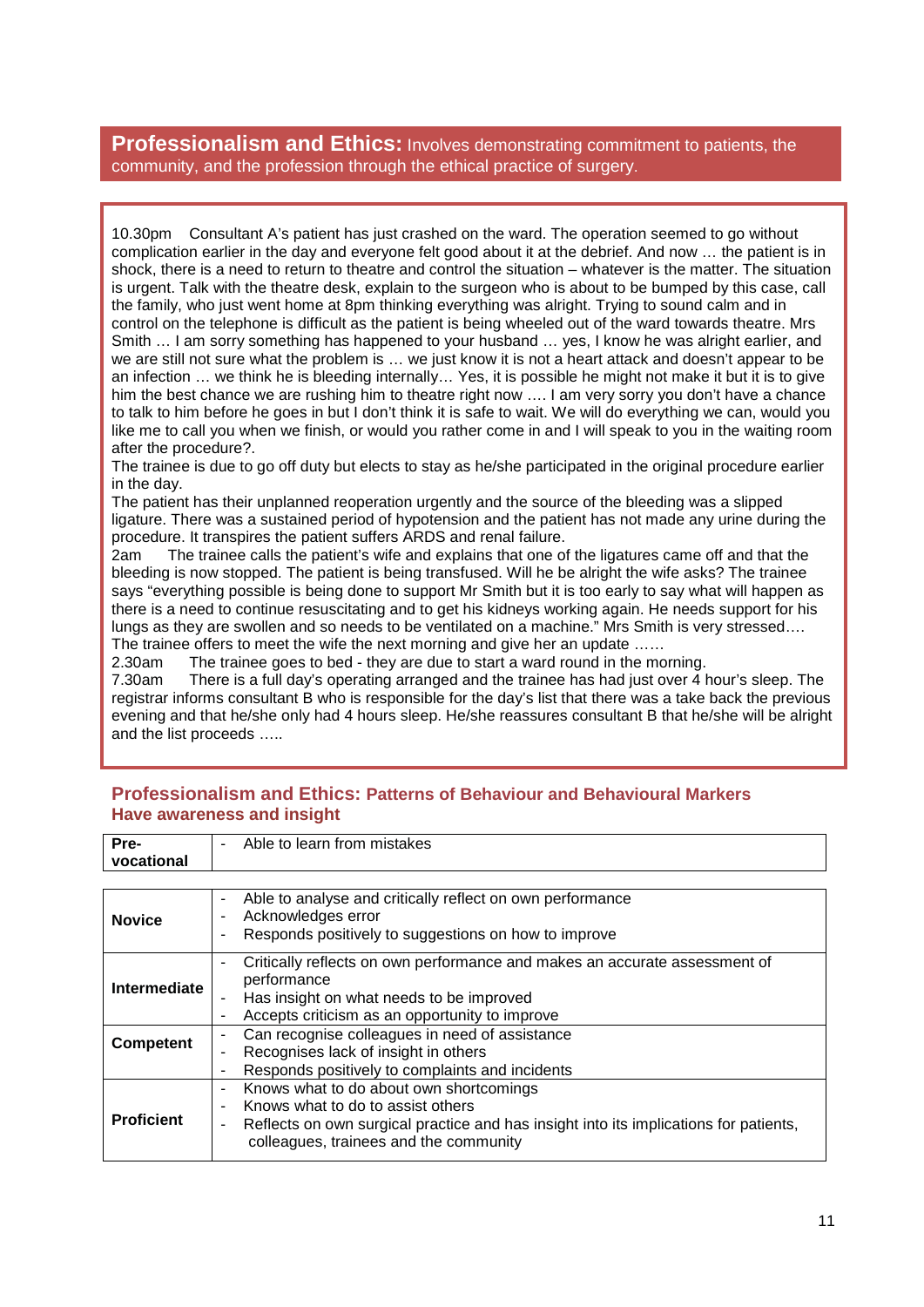#### **Observe ethics, probity and confidentiality**

| Pre-       | Is honest, respects patient rights and confidentiality                                           |
|------------|--------------------------------------------------------------------------------------------------|
| vocational | - Considers the Code of Conduct of the AMC and MCNZ and its implications for<br>medical practice |

| <b>Novice</b>     | Understands the RACS Code of conduct and its implications for surgical practice<br>Gives primacy to patient welfare<br>Is honest in the presentation of clinical assessments<br>Respects doctor patient relationship                                                                                                                                                                                                                    |
|-------------------|-----------------------------------------------------------------------------------------------------------------------------------------------------------------------------------------------------------------------------------------------------------------------------------------------------------------------------------------------------------------------------------------------------------------------------------------|
| Intermediate      | Shows respect for colleagues and other health professionals<br>Demonstrates empathy, caring, and compassion for patients (their families and<br>carers)<br>Recognises uncertainty and conflicting values                                                                                                                                                                                                                                |
| <b>Competent</b>  | Can identify situations that involve medico-legal issues and manage risk<br>Capable of dealing with ethical uncertainty and conflicting values consistently,<br>regardless of changing circumstances<br>Actively undertakes open disclosure                                                                                                                                                                                             |
| <b>Proficient</b> | Takes responsibility and is accountable for actions of self and team<br>Champions standards of ethics, probity and confidentiality and respects the rights<br>$\overline{\phantom{a}}$<br>of patients, families and carers<br>Manages medico-legal issues and ways to minimise medical risk<br>$\overline{\phantom{a}}$<br>Respects the rights and reputation of colleagues<br>Reviews the performance of others in an unbiased fashion |

# **Maintain health and well-being**

| Pre-                | Maintains fitness for work<br>$\blacksquare$                                                                                                                                                                                                                                                                                                                                                                                                                                              |
|---------------------|-------------------------------------------------------------------------------------------------------------------------------------------------------------------------------------------------------------------------------------------------------------------------------------------------------------------------------------------------------------------------------------------------------------------------------------------------------------------------------------------|
| vocational          | Aware of the need to balance the demands of life and work.<br>$\blacksquare$                                                                                                                                                                                                                                                                                                                                                                                                              |
|                     |                                                                                                                                                                                                                                                                                                                                                                                                                                                                                           |
| <b>Novice</b>       | Recognises that it is inappropriate to practice when impaired by fatigue, alcohol or<br>$\qquad \qquad \blacksquare$<br>drugs<br>Recognises when their own health issues need addressing                                                                                                                                                                                                                                                                                                  |
| <b>Intermediate</b> | Demonstrates awareness of the impact of life-style on their ability to work<br>۰<br>Monitors own health and fitness and seeks medical help when appropriate<br>÷,                                                                                                                                                                                                                                                                                                                         |
| Competent           | Manages their own fatigue and/or ill health<br>$\overline{\phantom{a}}$<br>Takes responsibility to ensure that when they are on duty, or on call, that they are<br>at optimal level of performance                                                                                                                                                                                                                                                                                        |
| <b>Proficient</b>   | Maintains personal health and well-being and considers the health and safety<br>$\overline{\phantom{a}}$<br>needs of colleagues, staff and team-members<br>Takes a pro-active approach to avoiding error and maintaining safety of self and<br>$\blacksquare$<br>others<br>Takes seriously, concerns about impairment and is prepared to respond<br>$\overline{\phantom{a}}$<br>appropriately<br>Recognises the inherent risks of different personality types<br>$\overline{\phantom{a}}$ |

#### **Resources and Support**

Professionalism … "involves putting patients first, managing conflicts of interest, honesty and confidentiality, disclosing errors, self-regulation and advocacy" Gruen R, Watters D, Hollands M. Surgical Wisdom, BJS; 2012; 99:1: 3-5 http://onlinelibrary.wiley.com/doi/10.1002/bjs.7688/full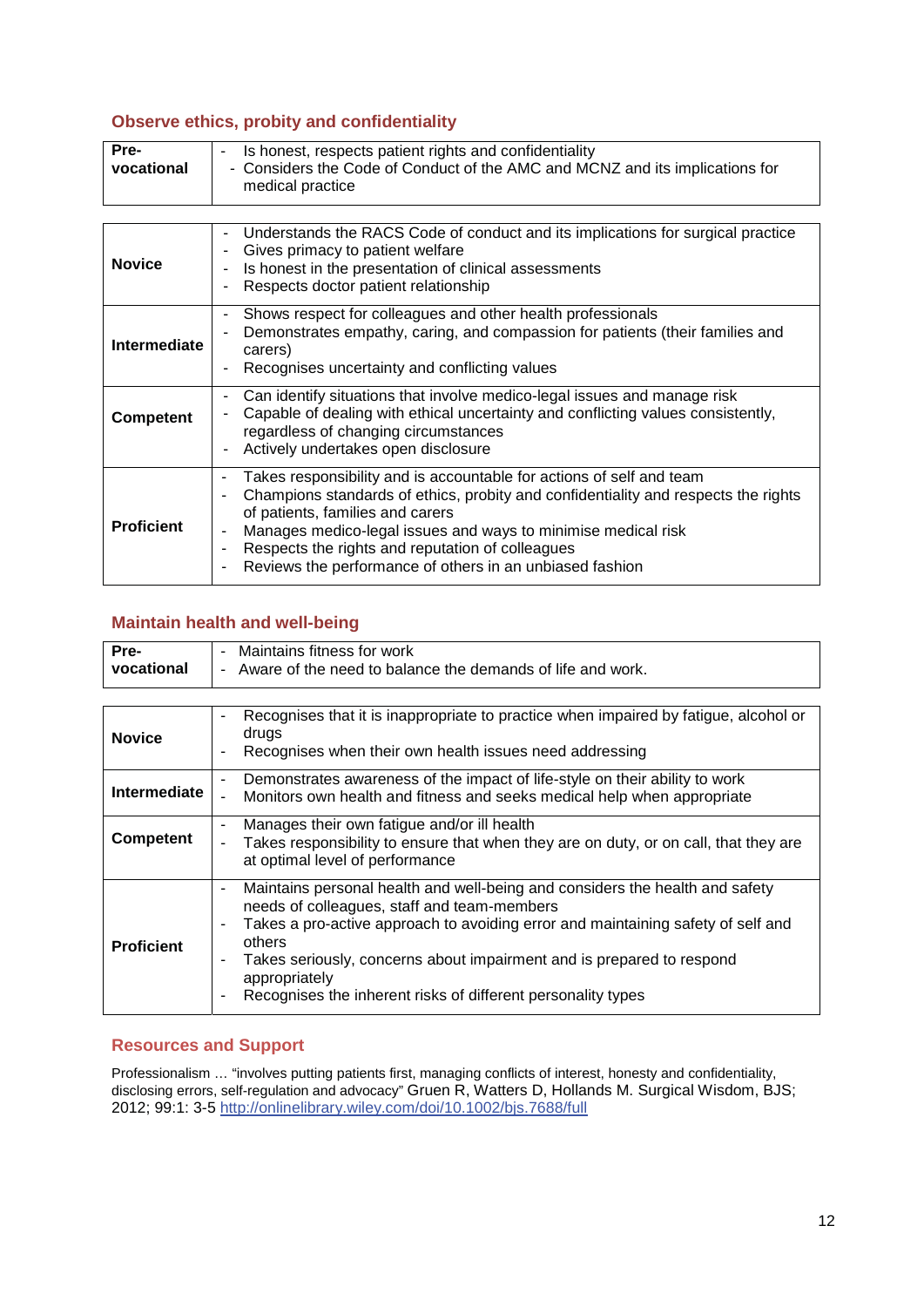**Health Advocacy:** Health Advocacy involves responding appropriately to the health needs and expectations of individual patients, families, carers and communities.

The patient is a 76 year old Maori man from a distinguished local family. He has mild dementia, hypertension, type II diabetes, chronic obstructive airways disease and mild chronic renal failure. He continues to smoke and uses alcohol inappropriately at times. He has a critically ischaemic left leg with rest pain and ischaemic ulcers. He comes to the clinic with his family. They include a daughter who is a leading expert on health law and a grand daughter who is in third year at medical school. MRA has disclosed a segment of his popliteal artery that is stenosed although run off is satisfactory.

When you arrive your Set1 Trainee (Dr. A) has introduced himself with the Set 4 Trainee (Dr. B.) watching proceedings. A does well, putting the patient at ease and ensuring that the consultation will proceed at a comfortable pace for the patient and his family. He has already calmed the anxiety of the granddaughter by telling her that no definite decision about ongoing management has been made and that it his role to explain the clinical situation in as much detail as they wish.

He proceeds to discuss treatment options with the patient and family. He covers the possibilities of arterial reconstruction and its attendant risks, the distinct chance of limb loss and the need for carefully managed medical and anaesthetic input into his care before any surgical intervention is carried out. He senses the families anxiety when the possibility of amputation is raised and quickly assures them that he is well aware of traditional Maori beliefs on this point (that the limb should returned to the place where it is likely the patient will eventually die and be buried).

Dr B recognises the uncomplaining nature of the patient and correctly determines that he is suffering considerable rest pain but is not letting on to his family. B arranges effective pain relief for him, sets up appointments for a medical consult and anaesthetic appraisal and gives them a firm outpatient appointment in two days to allow them time to consider all the options that have been presented to them. Both A and B demonstrate care and sensitivity with the patient's reduced cognitive function but they also note that the daughter and granddaughter seem quite unaware of this deficit in their father/ grandfather.

| Pre-              | - Sensitive to the private and confidential issues of information provided in a clinical                   |  |  |  |
|-------------------|------------------------------------------------------------------------------------------------------------|--|--|--|
| vocational        | setting                                                                                                    |  |  |  |
|                   | Is courteous and compassionate to all patients without discrimination                                      |  |  |  |
|                   | Recognises that culture and beliefs affect patients and their expectations                                 |  |  |  |
|                   |                                                                                                            |  |  |  |
|                   | Recognises the limits of patient information that is able to be divulged in a clinical<br>setting          |  |  |  |
| <b>Novice</b>     | Informs patients as to their options                                                                       |  |  |  |
|                   | Copes with the challenges presented by different value systems                                             |  |  |  |
|                   | - Adapts patient care according to their concerns and expectations                                         |  |  |  |
|                   | - Assists patients to consider options and make decisions                                                  |  |  |  |
| Intermediate      | - Advises patients about relevant available support services                                               |  |  |  |
|                   | Consistently deals with the challenges presented by different value systems                                |  |  |  |
|                   | Communicates with patient's family, friends and other interested parties in an                             |  |  |  |
|                   | empathic way whilst respecting patient confidentiality                                                     |  |  |  |
| <b>Competent</b>  | Can lead an end of life discussion with patient, family and carers                                         |  |  |  |
|                   | Organises appropriate settings to disclose confidential information                                        |  |  |  |
|                   | Arranges referrals and second opinions when requested                                                      |  |  |  |
| <b>Proficient</b> | - Can teach others to lead an end of life discussion with patient, family and carers                       |  |  |  |
|                   | - Adapts practices and care of patients from diverse backgrounds according to their<br>culture and beliefs |  |  |  |

#### **Health Advocacy: Patterns of Behaviour and Behavioural Markers Provide care with compassion and respect for patient rights**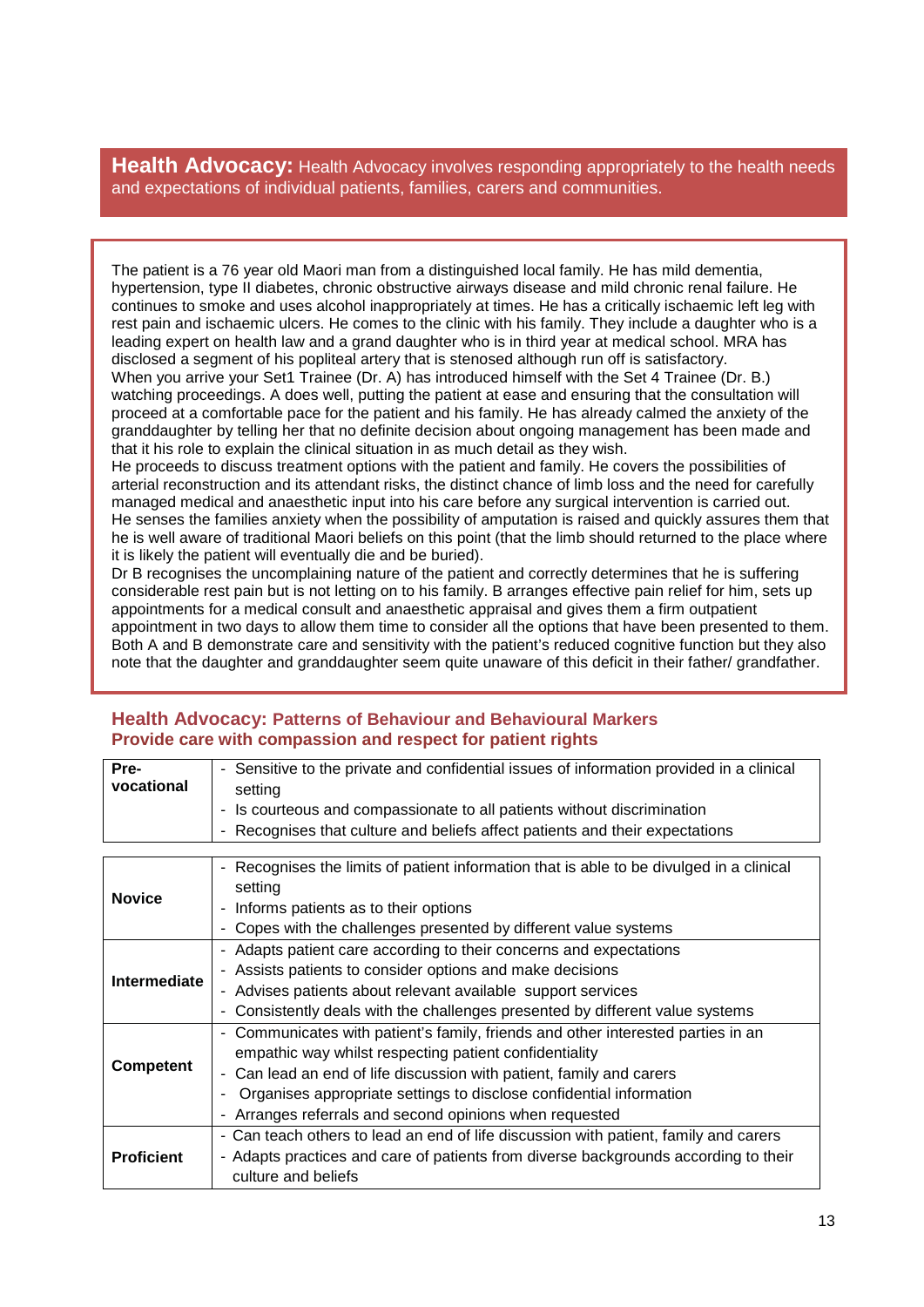# **Meet patient, carer and family needs**

| Pre-       | - Identifies the need for families and carers to have information updates           |
|------------|-------------------------------------------------------------------------------------|
| vocational | - Recognises health needs of an individual patient beyond their immediate condition |

| <b>Novice</b>     | Understands importance of keeping family and carers informed – may need<br>prompting at times to do it<br>Is aware of, and reports to, the team regarding the health needs of an individual<br>patient beyond their immediate condition<br>Recognises differing individual patient rights and needs<br>Identifies gaps between management plan and patient wishes |
|-------------------|-------------------------------------------------------------------------------------------------------------------------------------------------------------------------------------------------------------------------------------------------------------------------------------------------------------------------------------------------------------------|
| Intermediate      | Keeps family and carers informed about current status and next steps<br>٠<br>Advises patients (and their families) on relevant risk factors as well as ways to<br>maintain and/or improve their health<br>Recognises the impact on families and carers of rescheduling surgery<br>٠                                                                               |
| <b>Competent</b>  | Appropriately keeps family and carers informed about relevant potential adverse<br>٠<br>outcomes<br>Recognises and has strategies to manage family /patient conflicts and different<br>expectations and concerns<br>Minimise disruption to patients, family and carers when lists have to be adjusted<br>٠<br>or surgery needs to be rescheduled                  |
| <b>Proficient</b> | Is able to provide an independent opinion to colleagues about challenging family /<br>$\overline{\phantom{a}}$<br>patient expectations and concerns                                                                                                                                                                                                               |

# **Respond to cultural and community needs**

| Pre-       | $\overline{\phantom{0}}$ | Identifies key differences in culture and expression within the community they    |
|------------|--------------------------|-----------------------------------------------------------------------------------|
| vocational |                          | serve                                                                             |
|            | $\overline{\phantom{a}}$ | Recognises key health issues arising from the different cultural values           |
|            | $\overline{\phantom{a}}$ | Identifies vulnerable or marginalised populations that may have limited access to |
|            |                          | health care resources                                                             |
|            |                          |                                                                                   |

| <b>Novice</b>       | Is aware of the potential impact of cultural differences on the acceptance of<br>$\qquad \qquad \blacksquare$<br>treatment for common conditions<br>Recognises the need to engage the extended family in the consent process in<br>×,<br>some cultures                                       |
|---------------------|----------------------------------------------------------------------------------------------------------------------------------------------------------------------------------------------------------------------------------------------------------------------------------------------|
| <b>Intermediate</b> | Shows awareness of the costs and benefits of different investigations and<br>٠<br>management strategies<br>Able to effectively schedule and prioritise patients for surgery<br>×,<br>Recognises the impact and potential outcomes for patients who are categorised<br>٠<br>for waiting lists |
| <b>Competent</b>    | Recognises the need to balance demand and supply<br>$\overline{\phantom{a}}$<br>Effectively adapts their approach to the needs, values and beliefs of all patients<br>٠                                                                                                                      |
| <b>Proficient</b>   | Demonstrates consideration of the impact of culture, ethnicity and spirituality on<br>۰<br>patient care<br>Considers the broader health, social and economic needs of the community<br>$\overline{\phantom{a}}$<br>Teaches cultural competence and health advocacy<br>۰                      |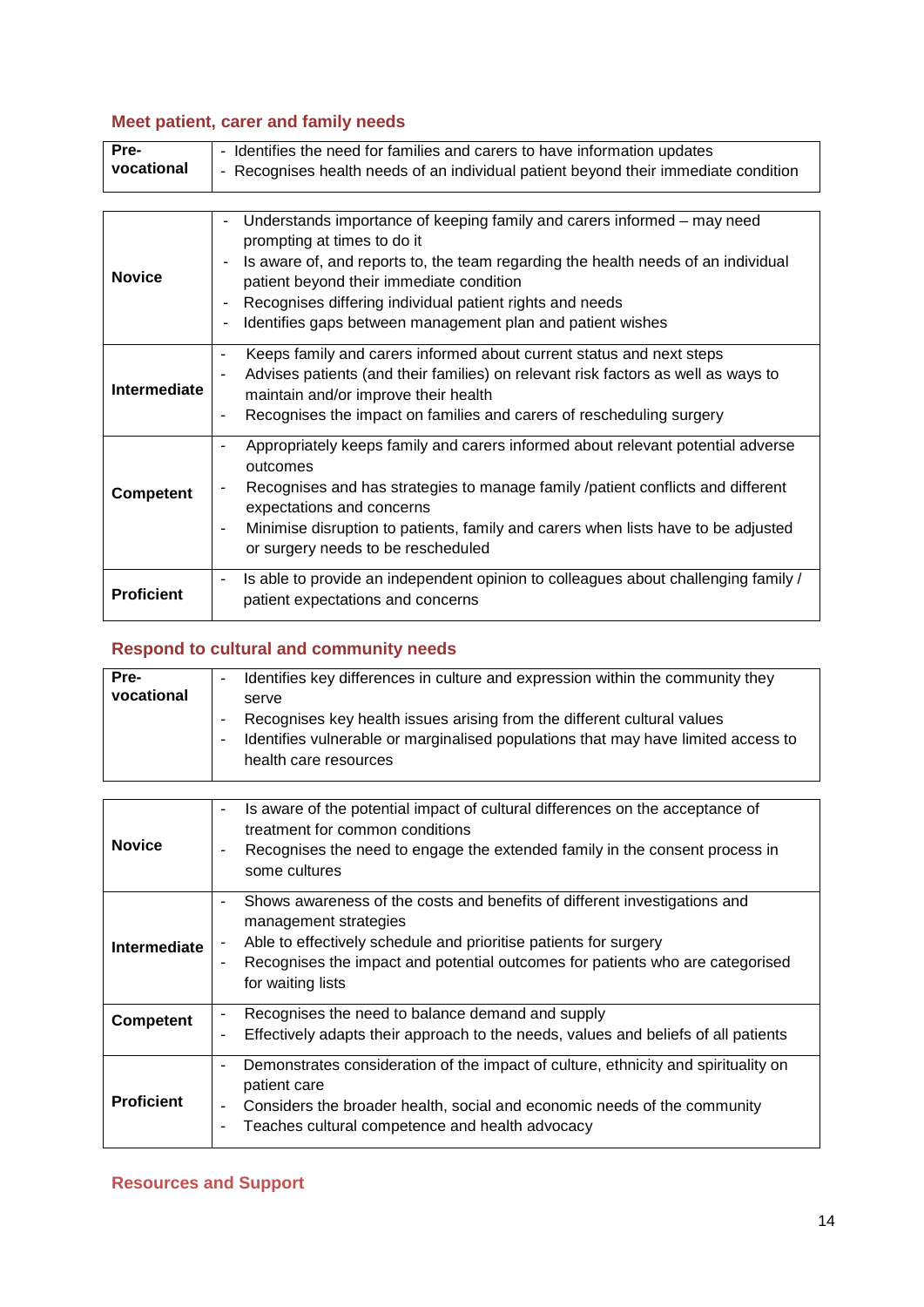**Communication:** All surgeons are required to be able to communicate effectively with

patients, families, carers, colleagues and other staff

With the beginning of the new year you have just had a change of registrars on your busy acute surgical unit. You have a highly recommended final year trainee who rotates from another centre.

On the post-acute morning ward round they inform you of a 56 year lady who had been admitted late in the afternoon with condition A. As there was theatre time available they had proceeded, as was the custom in the previous unit, to take the patient to theatre and complete operation X. Unfortunately she was slow to recover from her anaesthetic and has been in the HDU overnight.

The next morning your registrar takes you on a ward round. On meeting your new patient you recognise the name as being the same as that of a Board member of your hospital – closer inspection of the clinical notes reveals that the Board member, a former nurse, is her daughter and next of kin. When you review the patient's preoperative x-rays and the pre-morbid level of activity you form the opinion that the preferred management in your hands would have been quite different.

The highly recommended trainee did not discuss their plan of management with you. On inspection of the notes, you find there is no documentation of options, just a brief statement accurately describing diagnosis A and the planned operation X.

#### **Communication: Patterns of Behaviour and Behavioural Markers**

#### **Discuss and communicate options**

| Pre-       | Provides accurate and concise information when communicating with patients,                       |
|------------|---------------------------------------------------------------------------------------------------|
| vocational | their relatives, and the team                                                                     |
|            | Ensures hand-over takes place and that the information provided is relevant and<br>$\blacksquare$ |
|            | up to date                                                                                        |
|            |                                                                                                   |

| <b>Novice</b>       | Ensures patients are fully informed, and fully understand, prior to giving consent<br>۰<br>Responds appropriately to patient (family) questions<br>۰                                                                                                      |
|---------------------|-----------------------------------------------------------------------------------------------------------------------------------------------------------------------------------------------------------------------------------------------------------|
| <b>Intermediate</b> | Recognises and adapts communication to potential bad news situations<br>۰<br>Recognizes limits of own knowledge and willing to refer to other members of the<br>health care team                                                                          |
| <b>Competent</b>    | Appropriately identifies and addresses un-spoken concerns.<br>۰<br>Knows who to provide information to, and when<br>-                                                                                                                                     |
| <b>Proficient</b>   | Discusses options with patients (and/or other care providers) and communicates<br>٠<br>decisions and plans clearly and effectively<br>Informs patient, family and relevant staff about the expected clinical course for<br>$\blacksquare$<br>each patient |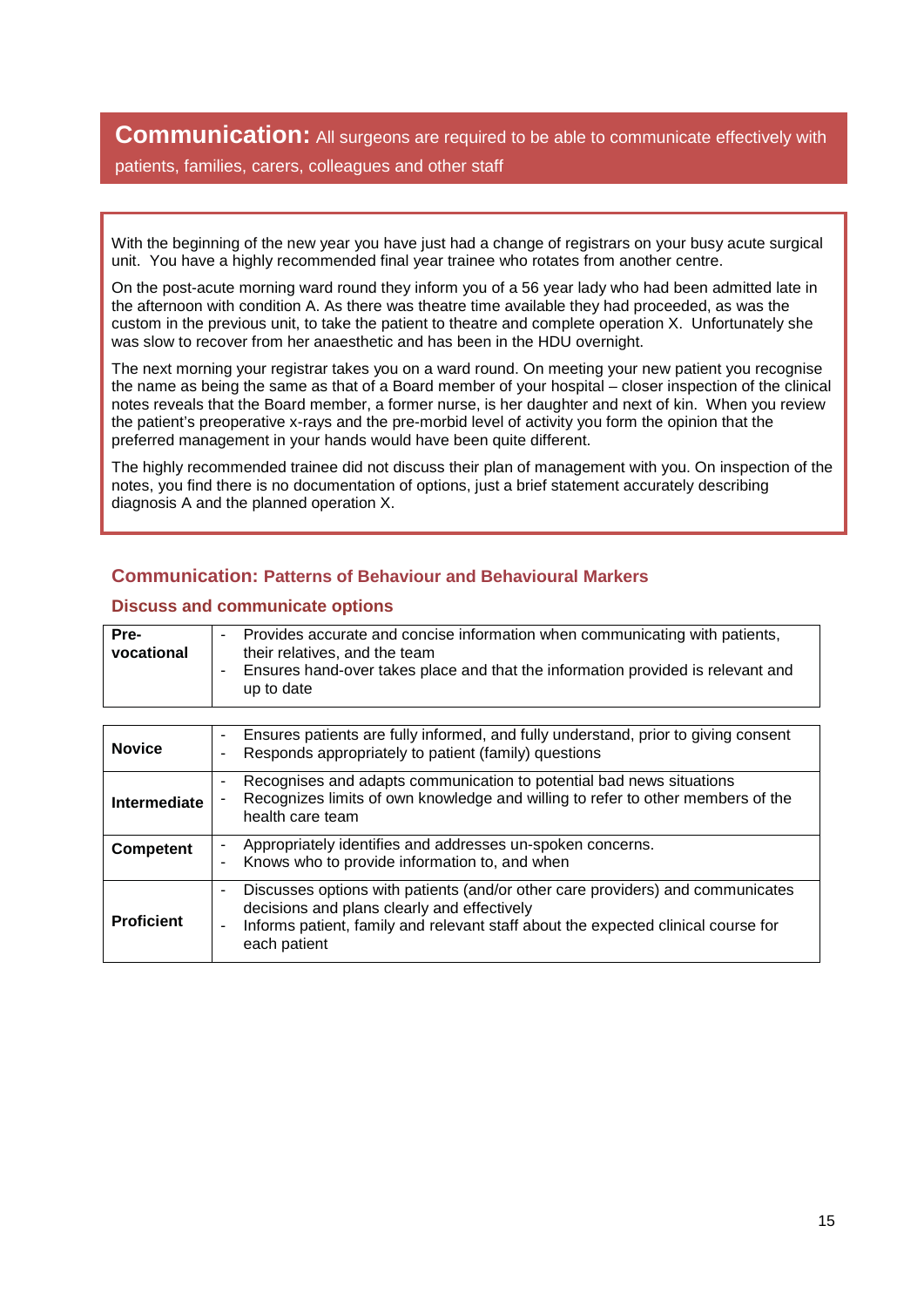### **Gather and understand information**

| Pre-<br>vocational | Attentively listens to patients (and their families), peers and colleagues<br>Respects patient diversity and adapts communication to the context using<br>۰<br>appropriate language, patterns and levels<br>Respects patient confidentiality, privacy and autonomy<br>$\blacksquare$ |
|--------------------|--------------------------------------------------------------------------------------------------------------------------------------------------------------------------------------------------------------------------------------------------------------------------------------|
|                    | Gathers information from a variety of sources including the patient, their families,<br>$\blacksquare$<br>other team members, referral letters, case records, results, and information available<br>electronically                                                                   |

| <b>Novice</b>       | Sets an appropriate 'tone' for any communication with patients (their families), peers<br>and colleagues<br>Elicits information from patients with a combination of open and closed questions<br>٠<br>Collects relevant information from other team members or specialist teams pertinent<br>to decision making or patient management |
|---------------------|---------------------------------------------------------------------------------------------------------------------------------------------------------------------------------------------------------------------------------------------------------------------------------------------------------------------------------------|
| <b>Intermediate</b> | Recognises and adapt communication appropriately to people of differing status<br>Effectively interprets both verbal and non-verbal forms of communication<br>Reflects on accuracy of information available and considers gaps or inconsistencies<br>$\overline{\phantom{a}}$                                                         |
| <b>Competent</b>    | Sensitive to, and effectively manages stressful situations<br>Maintains emotional balance                                                                                                                                                                                                                                             |
| <b>Proficient</b>   | Accurately elicits and synthesises all relevant patient information<br>Assists trainees and other colleagues to improve understanding of patients and their<br>carers<br>Seeks timely and accurate information during the consultation, in the ward or clinic<br>and in the operating room.                                           |

#### **Communicate effectively**

| Pre-<br>vocational  | Ensures patients (and their families) participate in decision making<br>۰<br>Ensures team is informed about and understands new critical issues or changes in<br>$\overline{\phantom{a}}$<br>patient condition                                                                            |
|---------------------|-------------------------------------------------------------------------------------------------------------------------------------------------------------------------------------------------------------------------------------------------------------------------------------------|
|                     |                                                                                                                                                                                                                                                                                           |
| <b>Novice</b>       | Identifies potential areas for communication break-down and takes action to avoid<br>$\blacksquare$<br>problems of mis-communication                                                                                                                                                      |
| <b>Intermediate</b> | Works effectively with interpreters and other support staff to ensure patient<br>$\blacksquare$<br>understanding<br>Communicates complex / difficult information clearly<br>$\blacksquare$<br>Can communicate bad news appropriately with patients, families and carers<br>$\blacksquare$ |
| <b>Competent</b>    | Can recognise and repair communication errors quickly<br>$\overline{\phantom{a}}$<br>Ensures that all parties in a communication process achieve their goals<br>$\overline{\phantom{a}}$                                                                                                  |
| <b>Proficient</b>   | Effectively exchange information with patients, families, carers, colleagues and<br>$\blacksquare$<br>other staff<br>Communicates sensitively and effectively with those holding different cultural<br>$\blacksquare$<br>values and beliefs                                               |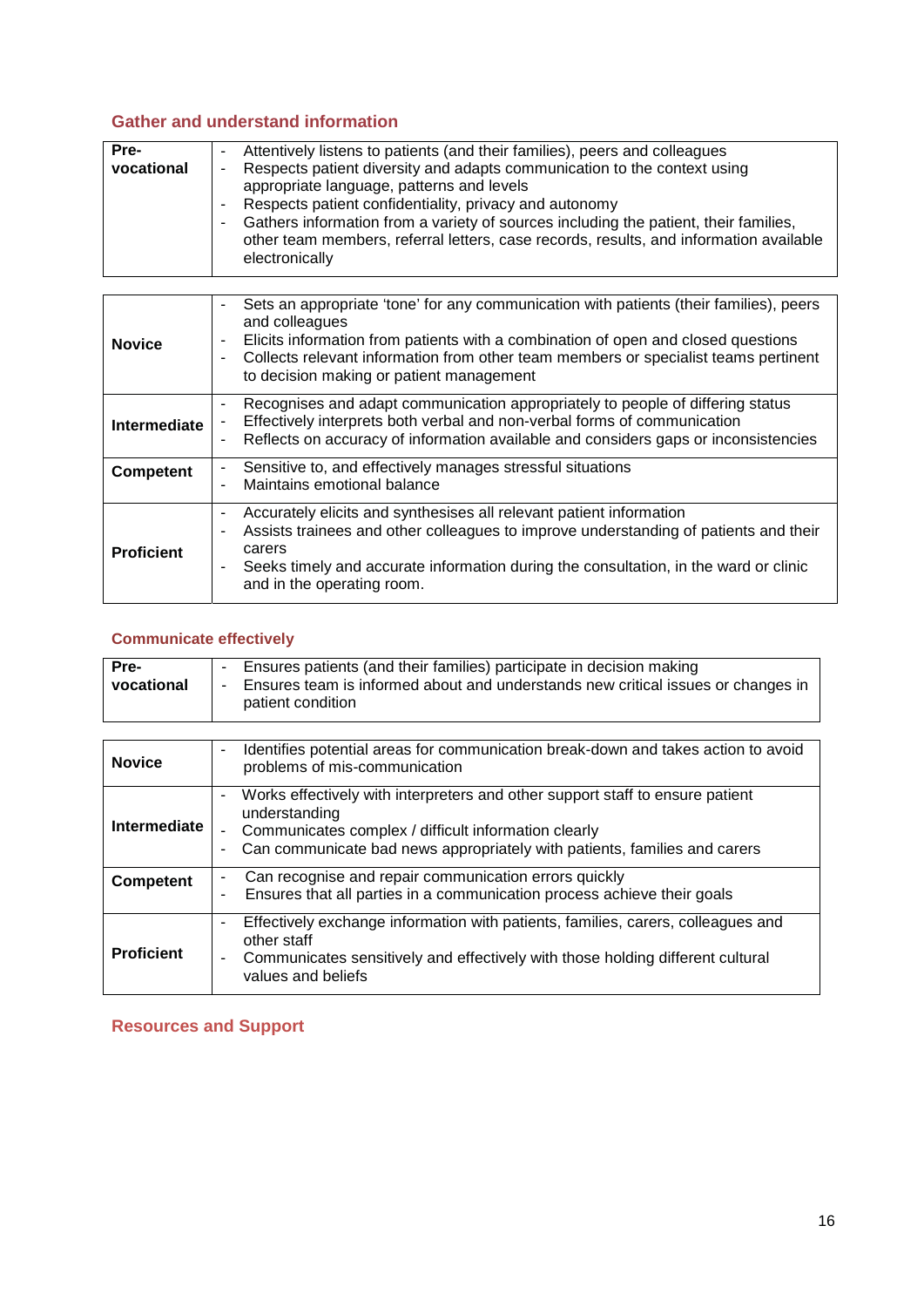**Collaboration and Teamwork:** Involves developing a high level ability to work in a cooperative context to ensure that the surgical team has a shared understanding of the clinical situation and can complete tasks effectively.

Your unit was on-call last night. It is the lead up to a public holiday and long weekend. You decide to review all the unit patients with the registrar and intern on Friday morning before handing over to the covering consultant. Your registrar, who is due to sit the Fellowship in a month's time, conducts the ward round introducing you to the patients you have not met and bringing you up to date on progress for those you do know. The intern and registrar already rounded at 7.30am this morning so as to be ready for your arrival. The first patient came in overnight and clearly needs surgery. The patient is comorbid, such that the choice of treatment is to be varied to minimize risk. After a brief discussion with the patient you realize the team has dealt with these issues effectively and the patient is aware of the options and possible outcomes. The registrar asks for confirmation that the planned management is appropriate and does this in a way that defers to your right to make the final decision. The second patient has suffered a postoperative arrhythmia that only developed yesterday and is miserable because they cannot go home for the long weekend and is still waiting for a cardiology review. Your registrar has personally spoken to the cardiology registrar, advised the patient when they are likely to be seen and agreed an interim approach to investigation and treatment with them. The third patient is due to be discharged to a nursing home but there are a number of potential issues to consider and so the registrar is planning to phone the GP responsible for care at the home to brief them as to current status, likely events, and what to do if they occur. The fourth patient has a complaint about the nursing staff but the registrar has discussed this with the nurse-in-charge, and an apology and explanation have already been given .....The ward round goes on like this until you reach the last patient, temporarily located on a medical ward, and suffering from an irresectable malignancy. This patient has a demanding and challenging family and has been harassing the nursing staff ever since admission. The registrar admits that because the patient is an outlier, it has been hard to keep the family as well informed as he/she would have liked, but also that they feel personally challenged by the individual demands of different family members. There have been 3 separate and difficult family meetings in the past 3 days, with limits of care set. You open the case record and find the discussions are well documented but some family members still seem at odds with the staff. The registrar asks if you would like to talk with the patient's daughter and son ....

# **Collaboration and Teamwork: Patterns of Behaviour and Behavioural Markers Provide timely documentation and exchange of information**

| Pre-              | Accepts accountability to maintain accurate records<br>-                                                                                                                                                                                                                                              |
|-------------------|-------------------------------------------------------------------------------------------------------------------------------------------------------------------------------------------------------------------------------------------------------------------------------------------------------|
| vocational        | Follows up on results of investigations<br>$\overline{\phantom{a}}$                                                                                                                                                                                                                                   |
|                   | Documents assessment, clinical issues and planned management<br>$\blacksquare$                                                                                                                                                                                                                        |
|                   |                                                                                                                                                                                                                                                                                                       |
| <b>Novice</b>     | Undertakes effective handover<br>Recognises the importance of keeping family doctor informed<br>Appropriately prioritise work schedules, and coordinate straightforward elements<br>of patient care (e.g. consultation with other teams                                                               |
| Intermediate      | Able to write operation notes with a good knowledge of anatomy, the surgery<br>$\overline{\phantom{a}}$<br>performed and the patient's needs during the post op. period.<br>Provides all but the most complex patient information needs<br>$\blacksquare$                                             |
| <b>Competent</b>  | Can obtain appropriate informed consent for most complex cases<br>$\overline{\phantom{a}}$<br>Ensures family doctor is informed of significant changes in patient status<br>$\overline{a}$                                                                                                            |
| <b>Proficient</b> | Demonstrates understanding of the complex information needs of the whole team<br>$\overline{\phantom{a}}$<br>Championing open disclosure when things go wrong<br>٠<br>Ensures information from medical records is appropriately and safely shared when<br>$\qquad \qquad \blacksquare$<br>appropriate |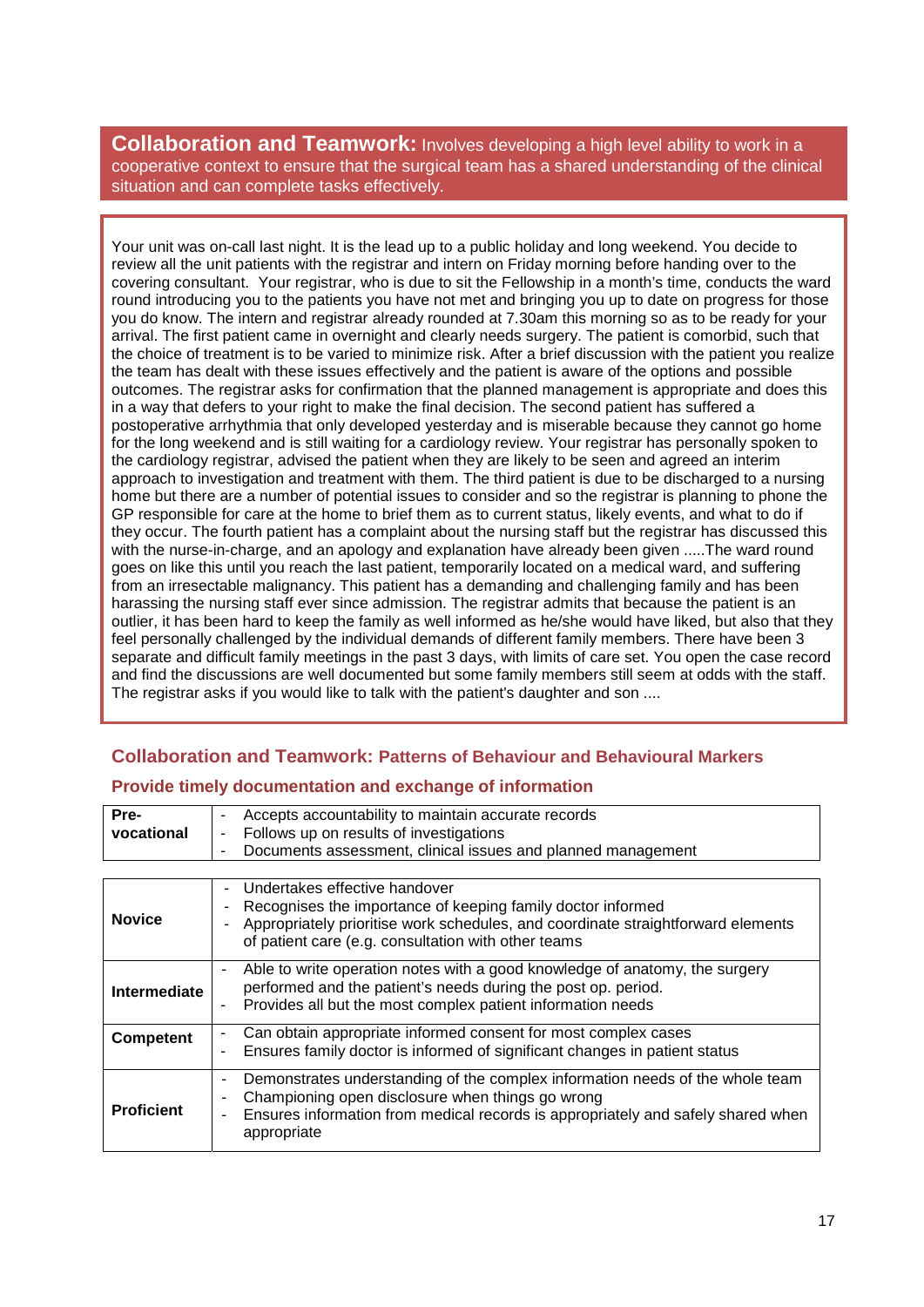# **Establish a shared understanding**

| Pre-       | Anticipates patient care needs and communicates them to other members of the<br>۰ |
|------------|-----------------------------------------------------------------------------------|
| vocational | team<br>Actively collects information from other care professionals               |
|            |                                                                                   |

| <b>Novice</b>     | Listens to opinions of nursing and ancillary staff concerns about patients<br>Able to negotiate with other units to achieve team and patient needs                                                                                             |
|-------------------|------------------------------------------------------------------------------------------------------------------------------------------------------------------------------------------------------------------------------------------------|
| Intermediate      | Actively seeks opinions of nursing and ancillary staff about concerns for patients<br>Can brief the team for common procedures and care plans<br>۰<br>Accepts the responsibility to inform the head of team about changes in patient<br>status |
| Competent         | Accepts responsibility for briefing and debriefing the team<br>٠<br>Respects the expertise of others<br>۰<br>Transfers care effectively to other relevant clinicians and non-hospital carers<br>۰                                              |
| <b>Proficient</b> | Provides leadership that ensures understanding for all patients<br>-                                                                                                                                                                           |

# **Play an active role as a member of a clinical team**

| Pre-       | Well prepared for ward rounds and patient management<br>-                       |
|------------|---------------------------------------------------------------------------------|
| vocational | Accepts assigned tasks<br>$\overline{\phantom{a}}$<br>Asks for help when needed |

| <b>Novice</b>       | Meets reasonable deadlines<br>٠<br>Accepts responsibility for own roles and tasks<br>٠<br>Encourages & respects opinions of ancillary staff and nurses<br>Recognises roles and areas of expertise of others<br>Accepts criticism in a positive light<br>٠<br>Takes appropriate steps to resolve simple conflicts<br>$\overline{\phantom{a}}$ |
|---------------------|----------------------------------------------------------------------------------------------------------------------------------------------------------------------------------------------------------------------------------------------------------------------------------------------------------------------------------------------|
| <b>Intermediate</b> | Develops positive relationships with all team members<br>Works cooperatively with others to avoid, reduce, avoid and resolve conflict.<br>$\blacksquare$<br>Readily assists other team members who are under pressure<br>$\overline{\phantom{a}}$                                                                                            |
| <b>Competent</b>    | Identifies and uses a variety of strategies to manage and resolve conflict<br>$\overline{\phantom{a}}$<br>Evaluates their own and the team's performance and provides appropriate<br>feedback to others                                                                                                                                      |
| <b>Proficient</b>   | Actively reflects on individual and team performance<br>٠<br>Demonstrates clear understanding of 'participatory leadership'<br>$\blacksquare$                                                                                                                                                                                                |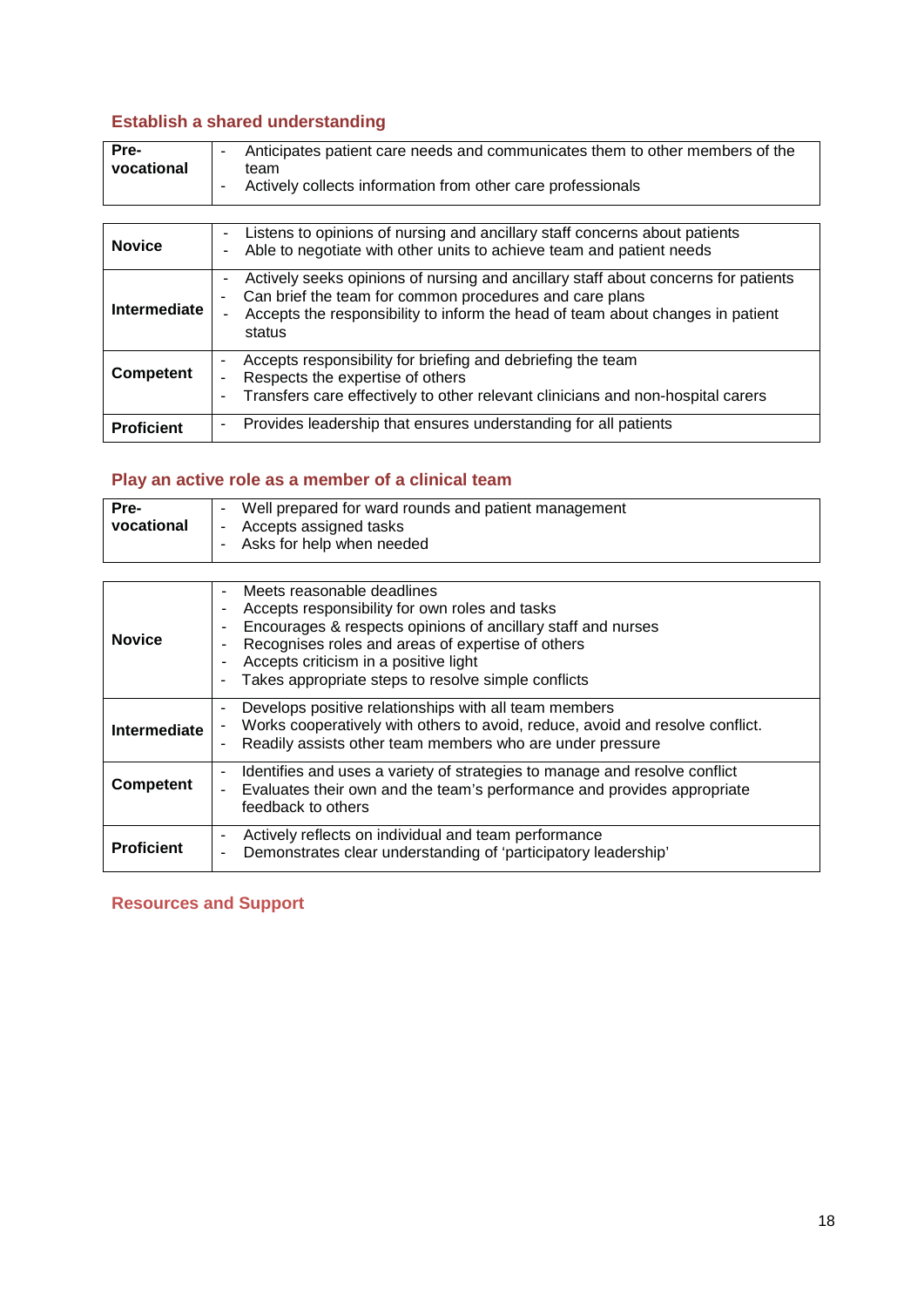**Management and Leadership:** Involves leading the team and providing direction, demonstrating high standards of clinical practice and care, and being considerate about the needs of team members.

Your surgical unit has had a challenging start to the week. This followed a weekend on-call and a couple of major cases developing complications. A new intern joined the unit yesterday, and although a pleasant individual, you sense a tendency to be indecisive.

Your registrar, a SET trainee, began the morning ward round at 7am instead of 7.30am in anticipation of the extra time that would be required. At 8.15 you are rung on your way into the hospital to be told the registrar will be late for theatre but expects to be there by 9am. The medical student can be assigned to theatre to assist at the start of the case. Is this OK? The registrar suggests he/she should complete the rounds, rather than abandoning the indecisive intern before all tasks have been assigned. You feel a little taken aback at the registrar calling the shots, but on reflection you are delighted to note that the registrar is admirably coping with competing demands, is aware of what needs to be done by whom and when, and is seeking your permission to continue with their plan for the next three quarters of an hour. Later in the week it is clear the new intern is struggling. A couple of key investigations were not only not ordered, but when asked, the intern implied the results were awaited when clearly the bloods had not been sent in one case and the scan had not been ordered in the other. The registrar knocks on the door of your office to discuss the matter. You have a teleconference in quarter of an hour followed by a meeting of the health executive. The registrar has been to the radiology department, expedited the nonordered scan and had the intern take the missing bloods. The unit is too busy for this intern and so the registrar has arranged for another intern to provide support to the outlying patients for the next couple of days. Your advice is sought as to how to address the possible dishonesty/evasiveness of the intern. The registrar has counselled the intern as to the importance of being open about forgetting or overlooking something rather than trying to cover it up. The intern seems to have taken the counsel seriously. You are relieved, that for now there is little more to be done, you have been kept well informed, you can watch the intern like a hawk, but the registrar has been proactively dealt with the situation. It is time for that teleconference….

### **Management and Leadership: Patterns of Behaviour and Behavioural Markers**

#### **Setting and maintaining standards**

| Pre-       | - Observes patient care protocols e.g. hand hygiene, hand over, and VTE prophylaxis |
|------------|-------------------------------------------------------------------------------------|
| vocational | - Prioritises work to fit time available                                            |
|            | - Responds positively to direction                                                  |
|            | - Dresses and presents themselves appropriately for role                            |
|            |                                                                                     |

| <b>Novice</b>     | - Is able to review ward patients and be ready for theatre on time<br>Is supportive of their peers and colleagues<br>- Able to appropriately assign tasks to more junior members of the team                                                                                                                                                    |
|-------------------|-------------------------------------------------------------------------------------------------------------------------------------------------------------------------------------------------------------------------------------------------------------------------------------------------------------------------------------------------|
| Intermediate      | Recognises the need to be supportive towards senior staff<br>$\blacksquare$<br>Communicates important care issues with nursing, medical, and other staff even<br>$\blacksquare$<br>under pressure<br>- Assists others to understand and observe guidelines, protocols and check lists<br>Quickly learns and adapts to each new work environment |
| <b>Competent</b>  | - Organises surgical teams efficiently<br>Develops guidelines, protocols and check lists<br>Effectively manages resources and people to get things done (within the context of<br>the unit and institution)                                                                                                                                     |
| <b>Proficient</b> | - Supports safety and quality by adhering to acceptable principles of surgery<br>- Follows codes of good clinical practice, and adheres to hospital and theatre<br>protocols                                                                                                                                                                    |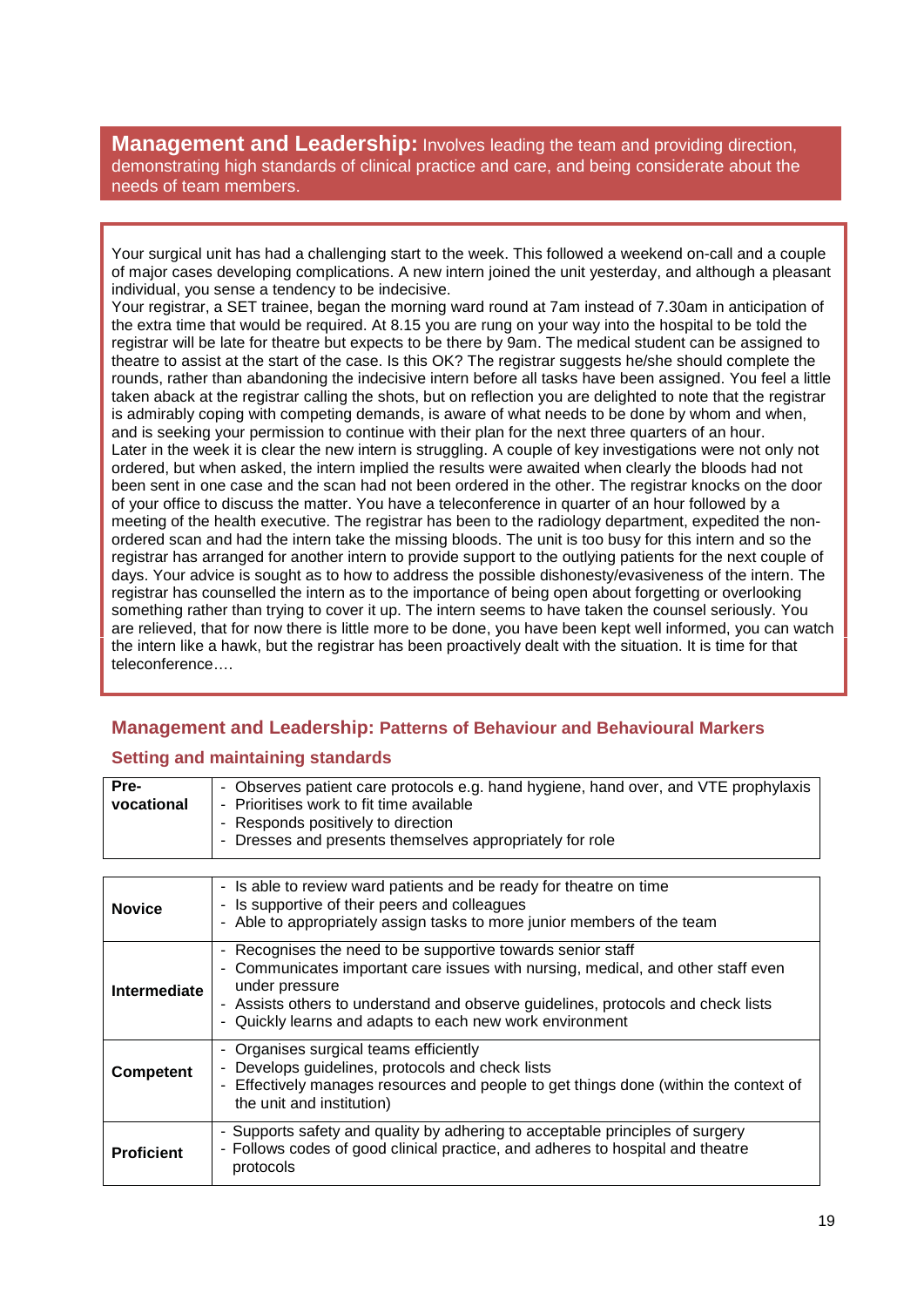# **Leading and inspiring others**

| Pre-       | - Demonstrates ability to apply medical knowledge to clinical practice |
|------------|------------------------------------------------------------------------|
| vocational | - Shows commitment and enthusiasm for their role                       |
|            | - Takes responsibility for any task delegated                          |

| <b>Novice</b>       | - Demonstrates appropriate self confidence and insight<br>- Takes responsibility for allocated roles<br>Gains trust and support from others<br>-<br>- Remains calm under pressure<br>Engages nursing and ancillary staff in ward rounds           |
|---------------------|---------------------------------------------------------------------------------------------------------------------------------------------------------------------------------------------------------------------------------------------------|
| <b>Intermediate</b> | - Can make reasoned decisions under pressure<br>- Willing and able to take initiative when needed<br>- Delegates appropriately and takes responsibility<br>- Creates a positive team experience                                                   |
| <b>Competent</b>    | - Can continue to anticipate, think, and make correct decisions under pressure<br>Is able to assume leadership when the situation requires<br>۰.<br>- Able to resolve team conflicts<br>- Able to recover challenging situations                  |
| <b>Proficient</b>   | Demonstrates ability to negotiate effectively<br>٠<br>Takes responsibility to identify key issues / problems,<br>۰<br>Responds to issues appropriately and proactively<br>۰<br>Retains a calm demeanour and leads by example when under pressure. |

# **Supporting others**

| Pre-<br>vocational  | Establishes good working relationships with team members<br>$\blacksquare$                                                                                                                                                                                                                                                                                                                                                                                                               |
|---------------------|------------------------------------------------------------------------------------------------------------------------------------------------------------------------------------------------------------------------------------------------------------------------------------------------------------------------------------------------------------------------------------------------------------------------------------------------------------------------------------------|
|                     |                                                                                                                                                                                                                                                                                                                                                                                                                                                                                          |
| <b>Novice</b>       | Recognise team members who need support and willing to help<br>$\overline{\phantom{a}}$                                                                                                                                                                                                                                                                                                                                                                                                  |
| <b>Intermediate</b> | Provides support and advice to team members when needed<br>$\overline{\phantom{a}}$<br>Listens to, and incorporates the views others<br>ä,<br>Recognises and acknowledges the contribution of others<br>$\overline{a}$                                                                                                                                                                                                                                                                   |
| <b>Competent</b>    | Provides constructive feedback to team members<br>$\blacksquare$<br>Able to intercede on behalf of others when appropriate<br>٠<br>Encourages participation by all members of the team<br>$\blacksquare$                                                                                                                                                                                                                                                                                 |
| <b>Proficient</b>   | Provides critical feedback<br>$\blacksquare$<br>Assists with the development of a remedial plan where there are performance<br>$\blacksquare$<br>issues<br>Provides cognitive and emotional help to team members as appropriate<br>$\blacksquare$<br>Determines team member's abilities and tailors the style of leadership accordingly<br>$\blacksquare$<br>Can adopt a suitably forceful manner if appropriate without undermining the role of<br>$\blacksquare$<br>other team members |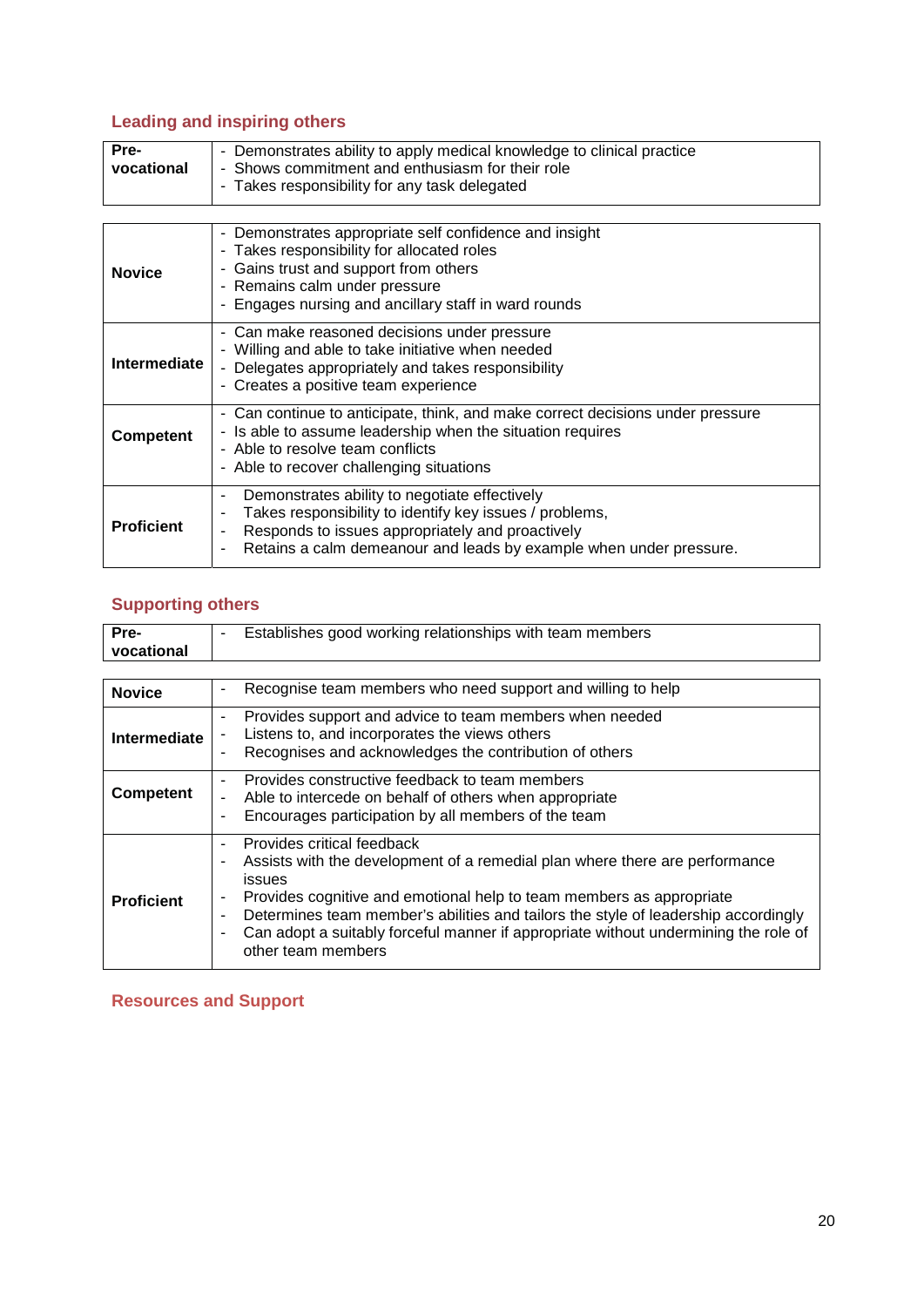**Scholar and Teacher:** As scholars and teachers, surgeons demonstrate a lifelong commitment to reflective learning, and the translation, application, dissemination and creation of medical knowledge.

Dr Y is an excellent registrar whom patients and staff appreciate and give positive feedback on. He/She is popular with peers, the ED are impressed with his/her communication and responsiveness. He/she is well prepared for ward rounds and addresses patient issues effectively and with empathy. You have been pleased with their acquisition of operative skills. Dr Y also has a vibrant social life and his/her days off are characterized by taking the opportunities to attend many major sporting and entertainment events. The unit is running well and it is time for Dr Y's interim assessment. "When are you planning to sit your exam and how is your studying progressing", you ask innocently? The response given indicates Dr Y is not studying much other than to achieve the requested unit presentations and assigned tasks. Dr Y has apparently no immediate plans to sit the examination but is aware that he/she needs to get down to it. You realize Dr Y has not asked for any conference leave and has none planned. He/she is not even attending the forthcoming specialty annual meeting, on the grounds that he/she thought the unit would be compromised. In addressing the challenges of study and assessment, Dr Y is in full agreement that he/she needs to be more disciplined and work harder …. but what will happen if he/she doesn't get round to doing the necessary study to succeed at the next level of examination?

#### **Scholar and Teacher: Patterns of Behaviour and Behavioural Markers**

#### **Show commitment to lifelong learning**

| Pre-                | Demonstrates an interest and enthusiasm for learning                                                                                                                                                                                                                                                                                                  |
|---------------------|-------------------------------------------------------------------------------------------------------------------------------------------------------------------------------------------------------------------------------------------------------------------------------------------------------------------------------------------------------|
| vocational          | Participates in medical education sessions<br>$\overline{\phantom{a}}$                                                                                                                                                                                                                                                                                |
|                     |                                                                                                                                                                                                                                                                                                                                                       |
| <b>Novice</b>       | - Readily accepts educational opportunities<br>Develops own study plan<br>- Identifies and uses effective strategies for study<br>- Is able to reflect on performance and what can be improved                                                                                                                                                        |
| <b>Intermediate</b> | - Accurately self-assesses level of own learning<br>- Applies their learning to the clinical situation in most cases<br>- Identifies what they need to learn from their clinical experience                                                                                                                                                           |
| <b>Competent</b>    | - Able to organise their educational resources in order to address the breadth and<br>depth of their specialty<br>- Accurately identifies own learning needs and finds resources to meet those needs<br>- Recognises learning opportunities they can gain from others                                                                                 |
| <b>Proficient</b>   | Engages in lifelong commitment to reflective learning<br>٠<br>Organises their own continuing medical education<br>Seeks learning opportunities<br>Able to assess risks and benefits of new technologies and treatments for individual<br>$\overline{\phantom{a}}$<br>patients<br>Introduces new technologies and treatments in an appropriate manner. |